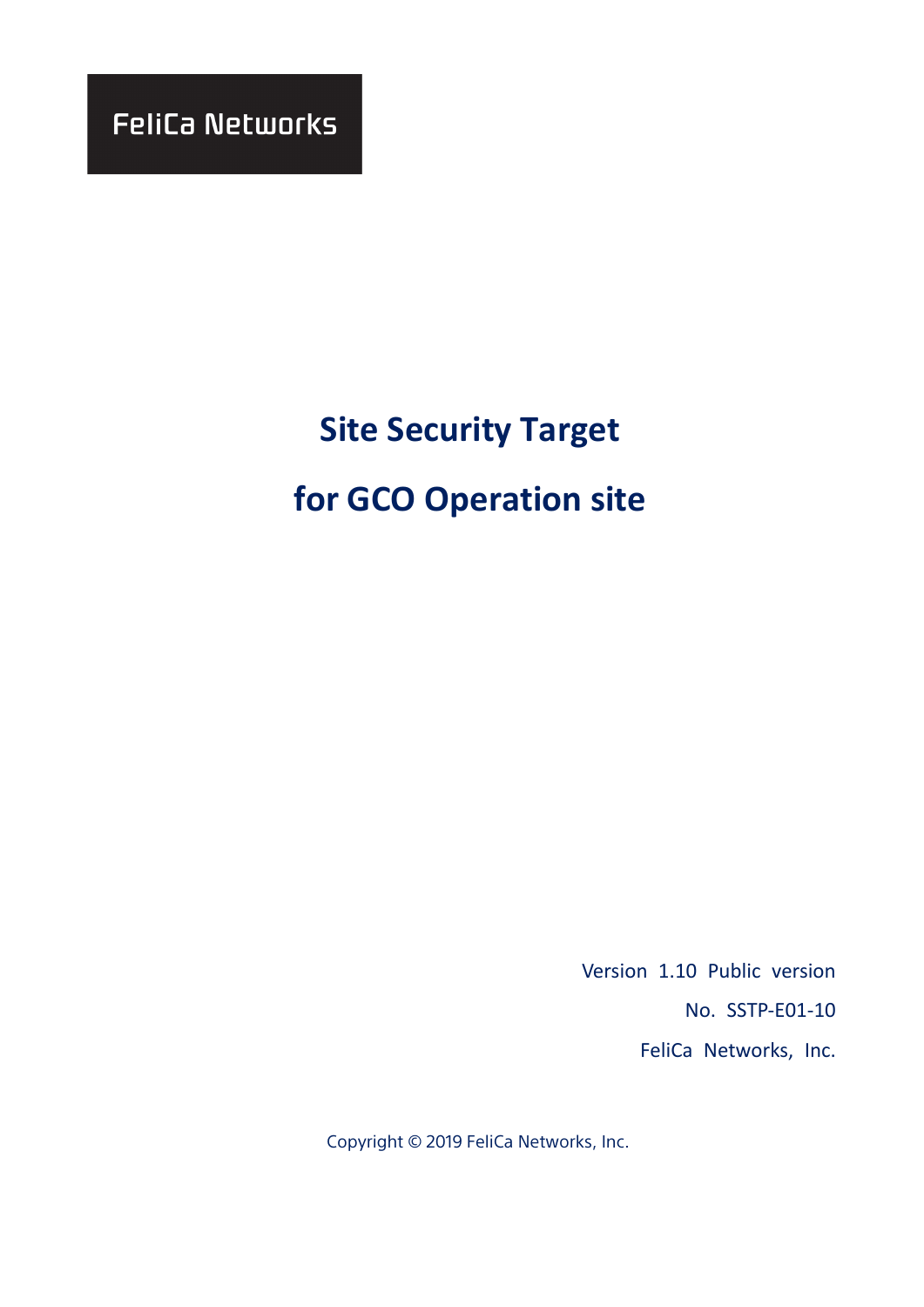# **Document information**

The Site Security Target (Hereinafter referred to as the "SST") describes the security features of a site. This SST describes the site security of the development environment at the Gate City Osaki Operation Site of FeliCa Networks. (Hereinafter referred to as the "GCO Operation Site").

The GCO Operation Site performs the design and development of the embedded software for security IC.

- FeliCa is a contactless IC card technology developed by Sony Corporation.
- FeliCa is a trademark of Sony Corporation.
- All names of companies and products contained herein are trademarks or registered trademarks of the respective companies.
- No part of this document may be copied, or reproduced in any form, without the prior consent of FeliCa Networks Inc.
- Information in this document is subject to change without notice.
- FeliCa Networks Inc. assumes no liability for damages arising from, or in connection with, the use of this document.

l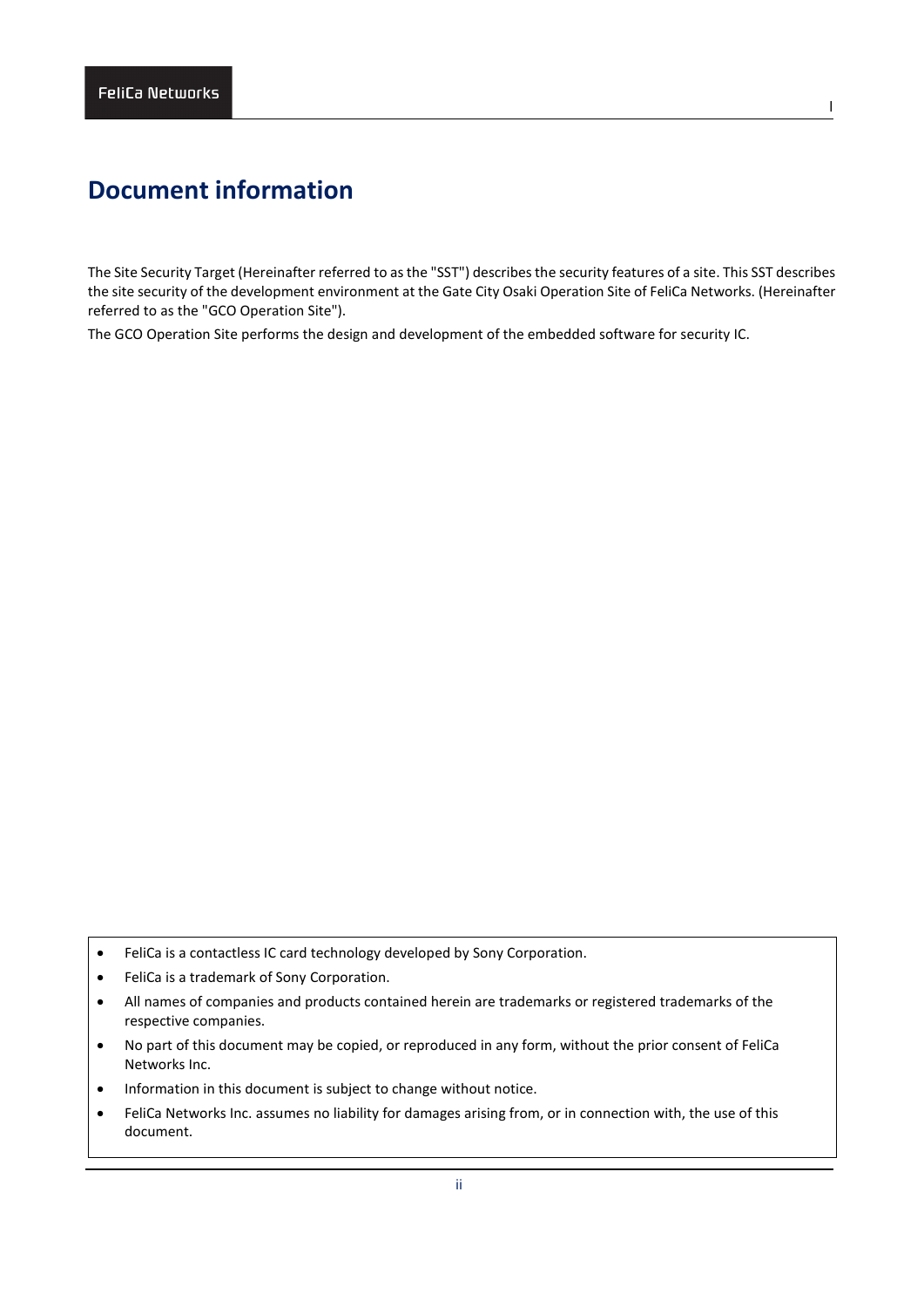# **Contents**

| $\mathbf{1}$            |       |  |
|-------------------------|-------|--|
|                         | 1.1   |  |
|                         | 1.2   |  |
|                         | 1.2.1 |  |
|                         | 1.2.2 |  |
| $\mathbf{2}$            |       |  |
|                         | 2.1   |  |
|                         | 2.2   |  |
|                         | 2.3   |  |
| $\overline{\mathbf{3}}$ |       |  |
|                         | 3.1   |  |
|                         | 3.2   |  |
|                         | 3.3   |  |
|                         | 3.4   |  |
| 4                       |       |  |
|                         | 4.1   |  |
|                         | 4.2   |  |
| 5                       |       |  |
| 6                       |       |  |
|                         | 6.1   |  |
|                         | 6.2   |  |
|                         | 6.2.1 |  |
|                         | 6.2.2 |  |
|                         | 6.2.3 |  |
|                         | 6.2.4 |  |
|                         | 6.2.5 |  |
|                         | 6.2.6 |  |
|                         | 6.3   |  |
| 7                       |       |  |
|                         | 7.1   |  |
|                         | 7.2   |  |
|                         | 7.3   |  |
|                         | 7.4   |  |
|                         | 7.5   |  |
|                         | 7.6   |  |
| 8                       |       |  |
|                         | 8.1   |  |
|                         | 8.2   |  |
| 9                       |       |  |

 $\mathbf{I}$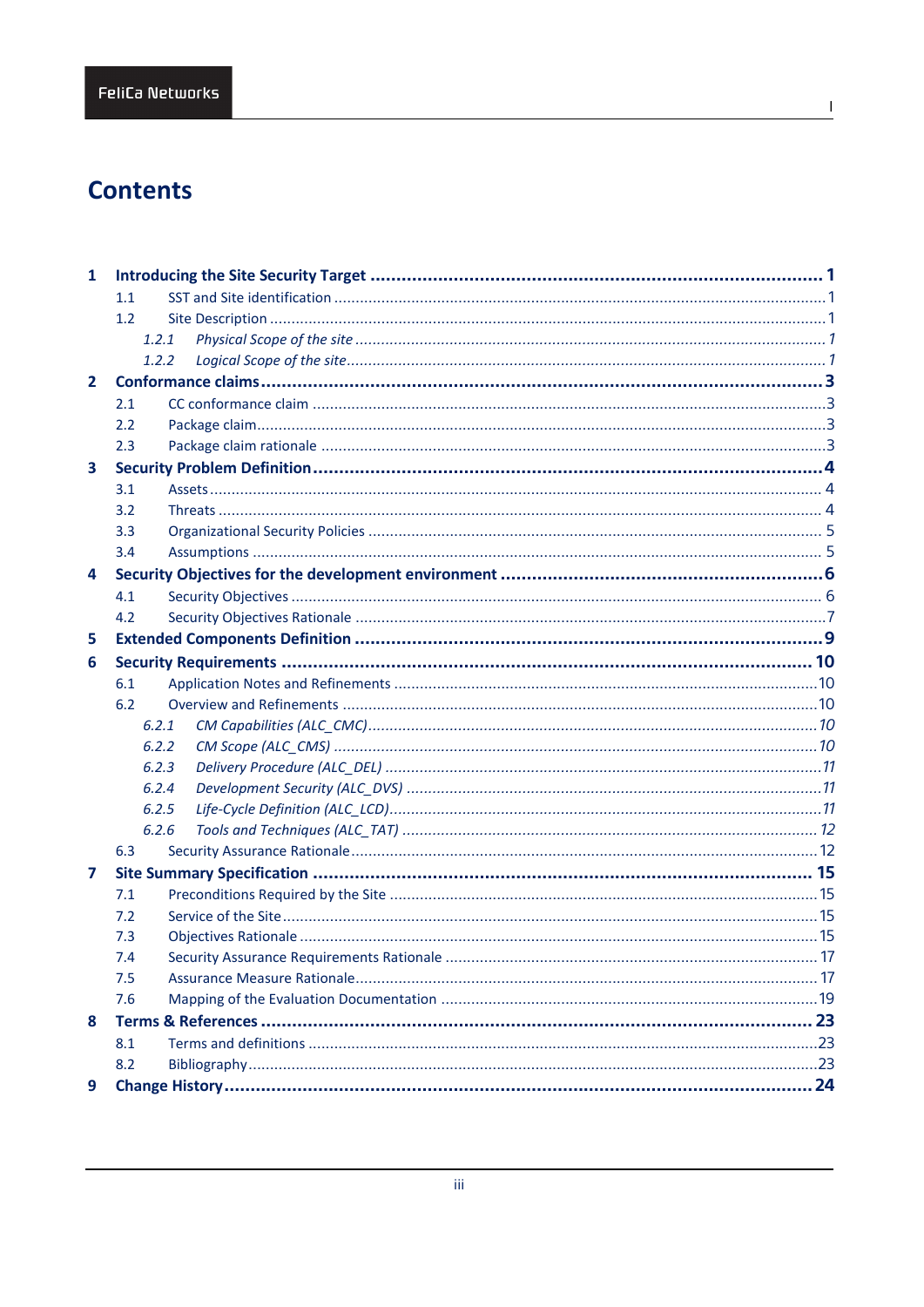# <span id="page-3-0"></span>**1 Introducing the Site Security Target**

# <span id="page-3-1"></span>**1.1 SST and Site identification**

This chapter describes the location of the GCO Operation Site, and provides a general overview of the business operations and the confidential information handled there.

#### **Table 1: SST identification**

| <b>ST attribute</b> | <b>Value</b>                                |
|---------------------|---------------------------------------------|
| Name                | Site Security Target for GCO Operation site |
| Version             | 1.10                                        |
| Reference           | SSTP-E01-10                                 |
| <b>Issue Date</b>   | December, 2019                              |

## **Table 2: Site identification**

| Site attribute   | Value                                                                                           |
|------------------|-------------------------------------------------------------------------------------------------|
| Company          | FeliCa Networks, Inc.                                                                           |
| Name of the site | <b>GCO Operation site</b>                                                                       |
| Location         | Gate City Osaki West Tower 10th floor and 16th floor, 1-11-1 Osaki Shinagawa-ku<br>Tokyo, Japan |

## <span id="page-3-2"></span>**1.2 Site Description**

## <span id="page-3-3"></span>**1.2.1 Physical Scope of the site**

The site location is specified in Section [1.1.](#page-3-1) There are the FeliCa Networks area and other company areas on the 10th floor and 16th floor in the Gate City Osaki West Tower. FeliCa Networks employees and subcontractors are allowed to enter the FeliCa Networks area. Development takes place at GCO building FeliCa Networks 10th floor, room 102. To maintain physical security the following areas are also in scope: 10F: room 112, the corridor in FeliCa Networks area and 16F: room 002, room 004.

## <span id="page-3-4"></span>**1.2.2 Logical Scope of the site**

The site is used by Technical Development Dept.2 to perform the development and testing of the embedded software for security IC. There are a development server, dedicated network with the firewall and local IT equipment in the site. The configuration management is provided by the configuration management tool in the development server.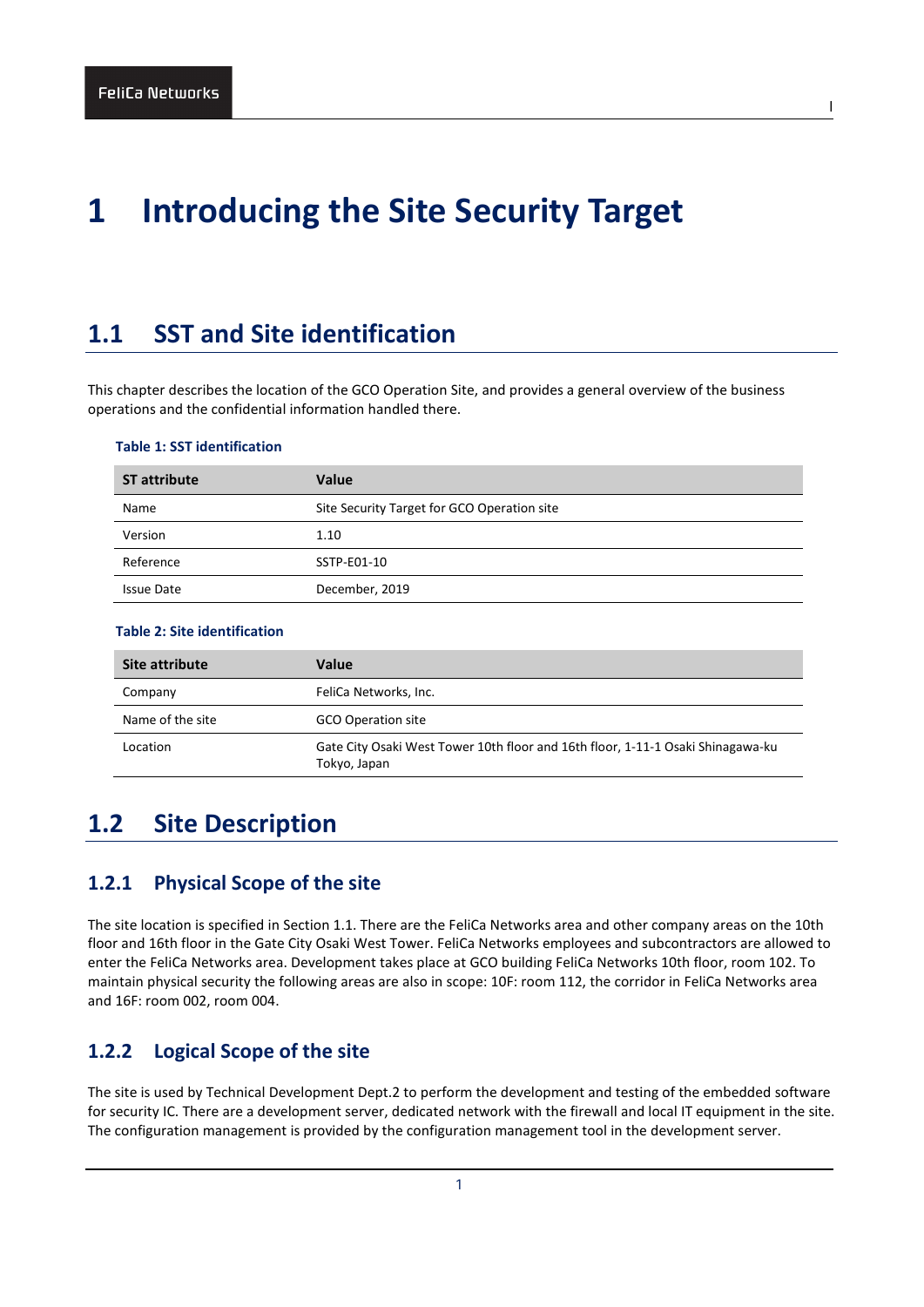The activities in the site is Security IC Embedded Software Development (Phase 1) as defined in the Protection Profile (PP) [BSI-PP-0084].

The transporting of secure items is controlled in accordance with the procedure agreed with the platform client.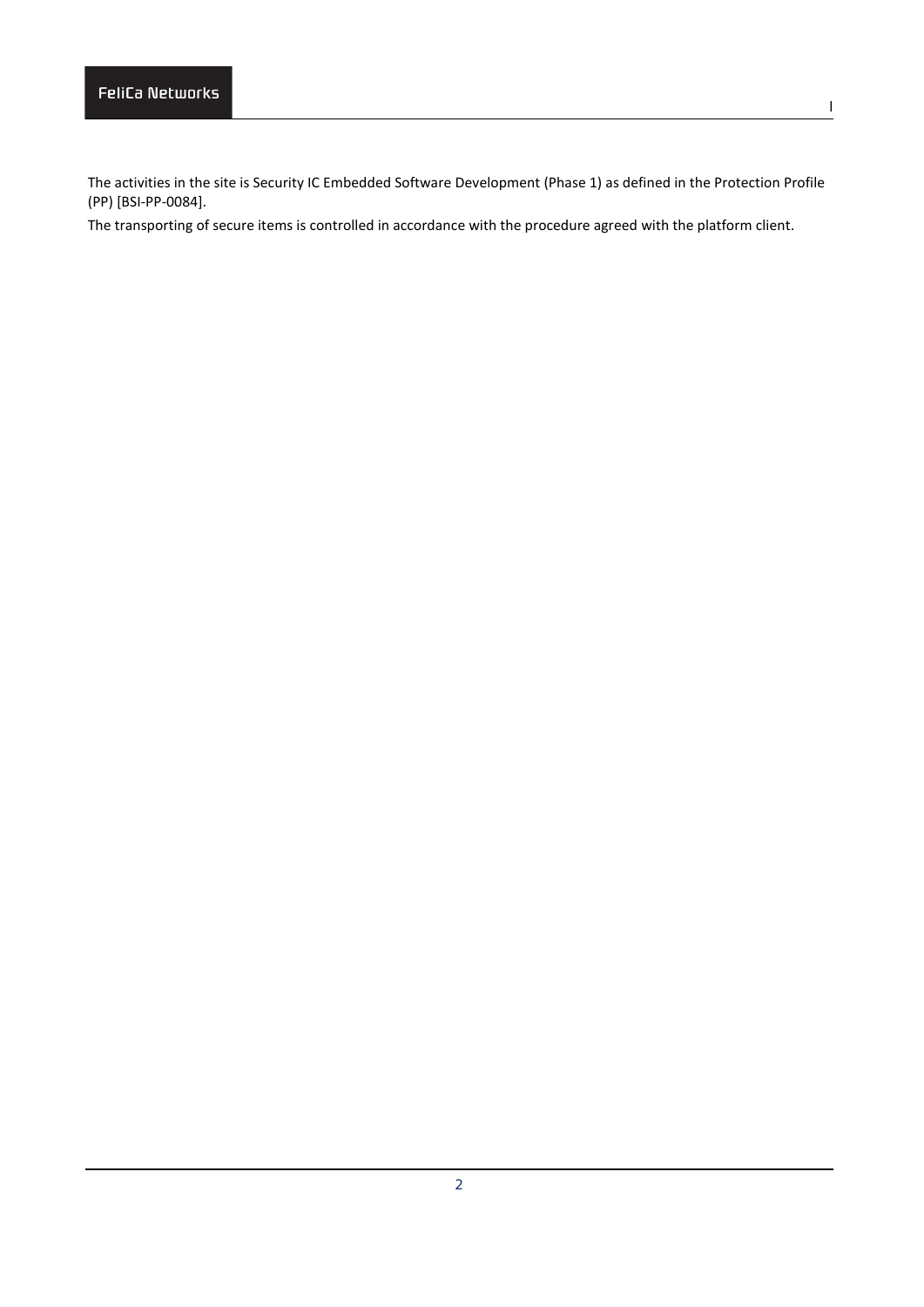# <span id="page-5-0"></span>**2 Conformance claims**

<span id="page-5-1"></span>This section describes the conformance claims.

# **2.1 CC conformance claim**

The evaluation is based on the following:

• "Common Criteria for Information Technology Security Evaluation", Version 3.1, Release 5 (composed of Part 1 and 3, [CC Part 1] and [CC Part 3])

l

This Security Target claims the following conformances:

- [CC Part 3] conformant
- For the evaluation the following methodology will be used:
- "Common Methodology for Information Technology Security Evaluation: Evaluation Methodology", Version 3.1, Release 5 [CC CEM]
- "Supporting Document Guidance, Site Certification", October 2007, Version 1.0, Revision 1[CCDB-2007-11-001]

# <span id="page-5-2"></span>**2.2 Package claim**

The chosen level of assurance is:

- ALC\_CMC.4
- ALC\_CMS.4
- ALC DEL.1
- ALC DVS.2
- ALC LCD.1
- <span id="page-5-3"></span>ALC TAT.1

# **2.3 Package claim rationale**

The assurance level chosen for the SST is compliant to the PP [BSI-PP-0084]. The chosen assurance components are derived from the assurance level EAL4 + ALC\_DVS.2 and AVA\_VAN.5 of the assurance class "Life-cycle Support". For the assessment of the security measures attackers with high attack potential are assumed. Therefore this site supports product evaluations of products up to EAL4 + ALC\_DVS.2 and AVA\_VAN.5.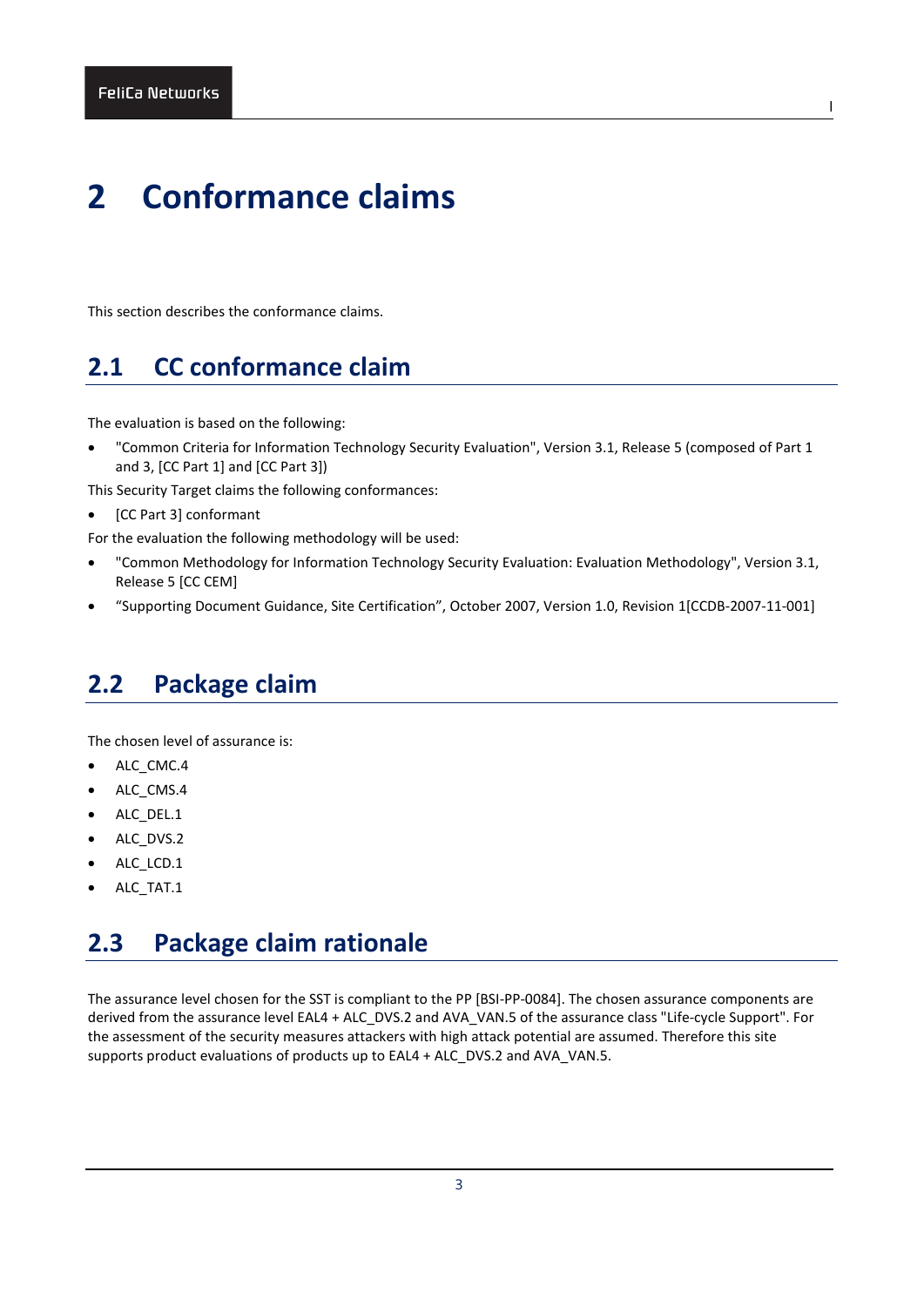# <span id="page-6-0"></span>**3 Security Problem Definition**

The Security Problem Definition comprises security problems derived from threats against the assets handled by the site and security problems derived from the configuration management requirements. The configuration management covers the integrity of the TOE and the security management of the site.

## <span id="page-6-1"></span>**3.1 Assets**

This section describes the assets handled the site.

- Software specifications
- Design documentations
- Source code
- Pre-personalisation data
- Guidance documentation
- <span id="page-6-2"></span>• Development tools and samples

## **3.2 Threats**

#### **T.Smart-Theft**

An attacker tries to access sensitive areas of the site for manipulation or theft of assets. The attacker has sufficient time to investigate the site outside the controlled boundary. For the attack the use of standard equipment for burglary is considered. In addition the attacker may be able to use specific working clothes of the site to camouflage the intention.

## **T.Rugged-Theft**

An experienced thief with specialised equipment for burglary, who may be paid to perform the attack tries to access sensitive areas and manipulate or steal sensitive configuration items.

## **T.Computer-Net**

A possibly paid hacker with substantial expertise using standard equipment attempts to remotely access sensitive network segments to get access to assets with the intention to violate the confidentiality and the integrity or computers with the intention to modify the development process.

## **T.Unauthorised-Staff**

Employees or subcontractors not authorised to get access to assets get access to assets to violate the confidentiality and the integrity.

#### **T.Staff-Collusion**

An attacker tries to get access to assets by getting support from one employee through extortion or bribery.

#### **T.Attack-Transport**

An attacker try to get assets during the internal and external delivery.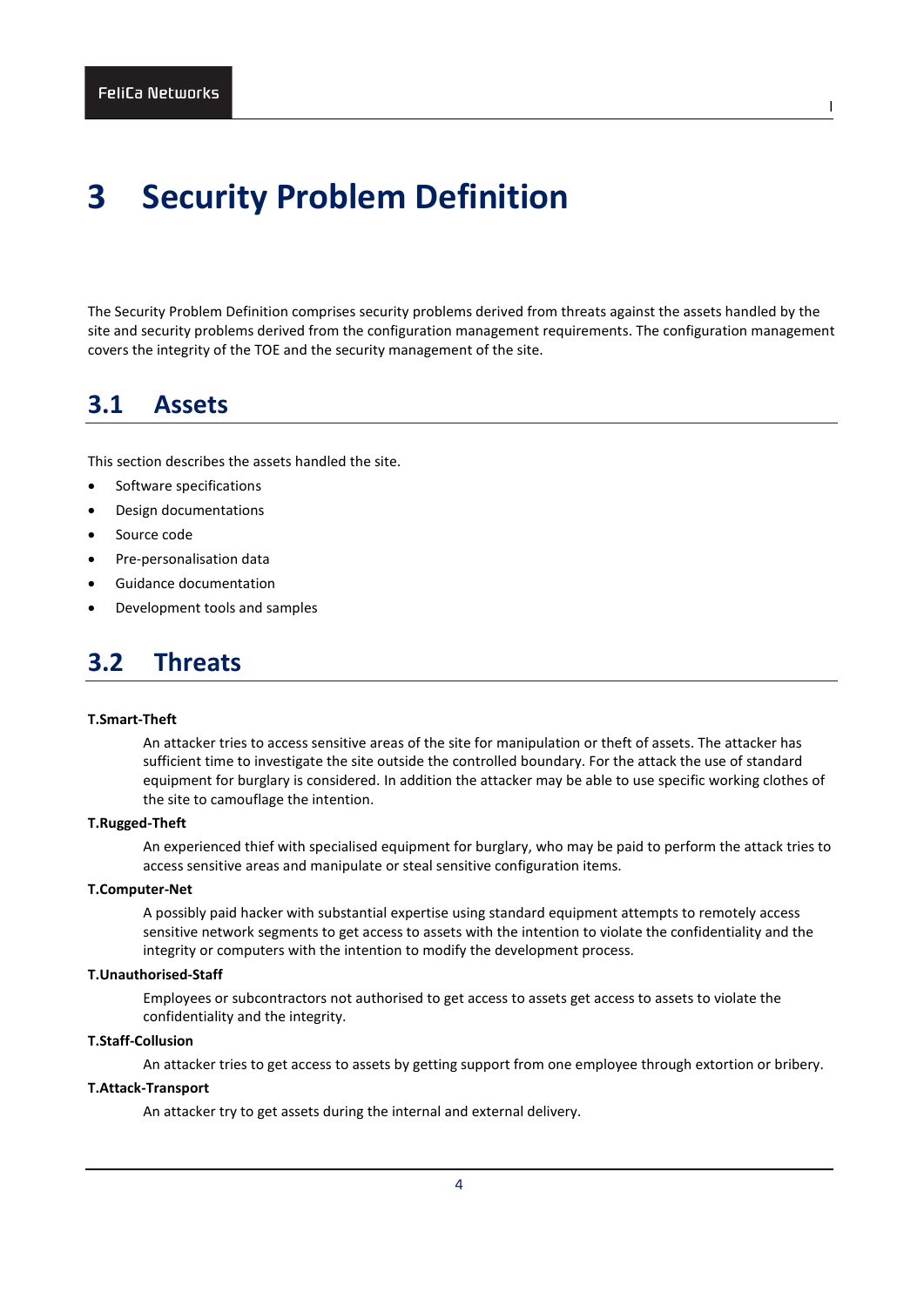# <span id="page-7-0"></span>**3.3 Organizational Security Policies**

### **P.Config**

The configuration management system shall be able to uniquely identify configuration items. This includes the unique identification of items that are created, generated, developed or used at a site as well as the received and transferred and/or provided items.

l

In addition, the services and/or processes provided by a site are controlled in the configuration management plan. This comprises tools used for the development and production of the product, the management of flaws and optimisations of the process flow as well as the documentation that describes the services and/or processes provided by a site.

#### **P.LifeCycle-Doc**

The site follows the life cycle documentation that describes: (1) Description of configuration management systems and their usage; (2) A configuration items list; (3) Site security; (4) The development process; (5) The development tools.

# <span id="page-7-1"></span>**3.4 Assumptions**

GCO Operation site has to rely on the information received by the platform site/client. This is reflected by the assumptions that must be defined for the interface.

The following assumption is considered to be applicable to GCO Operation site.

## **A.Prod-Specification**

The platform client must provide appropriate information (e.g. UGM, test tools) in order to ensure an appropriate development process. The provided information includes the classification of the documents and product.

## **A.Item-identification**

Each configuration item received by the platform client is appropriately labelled to ensure the identification of the configuration item.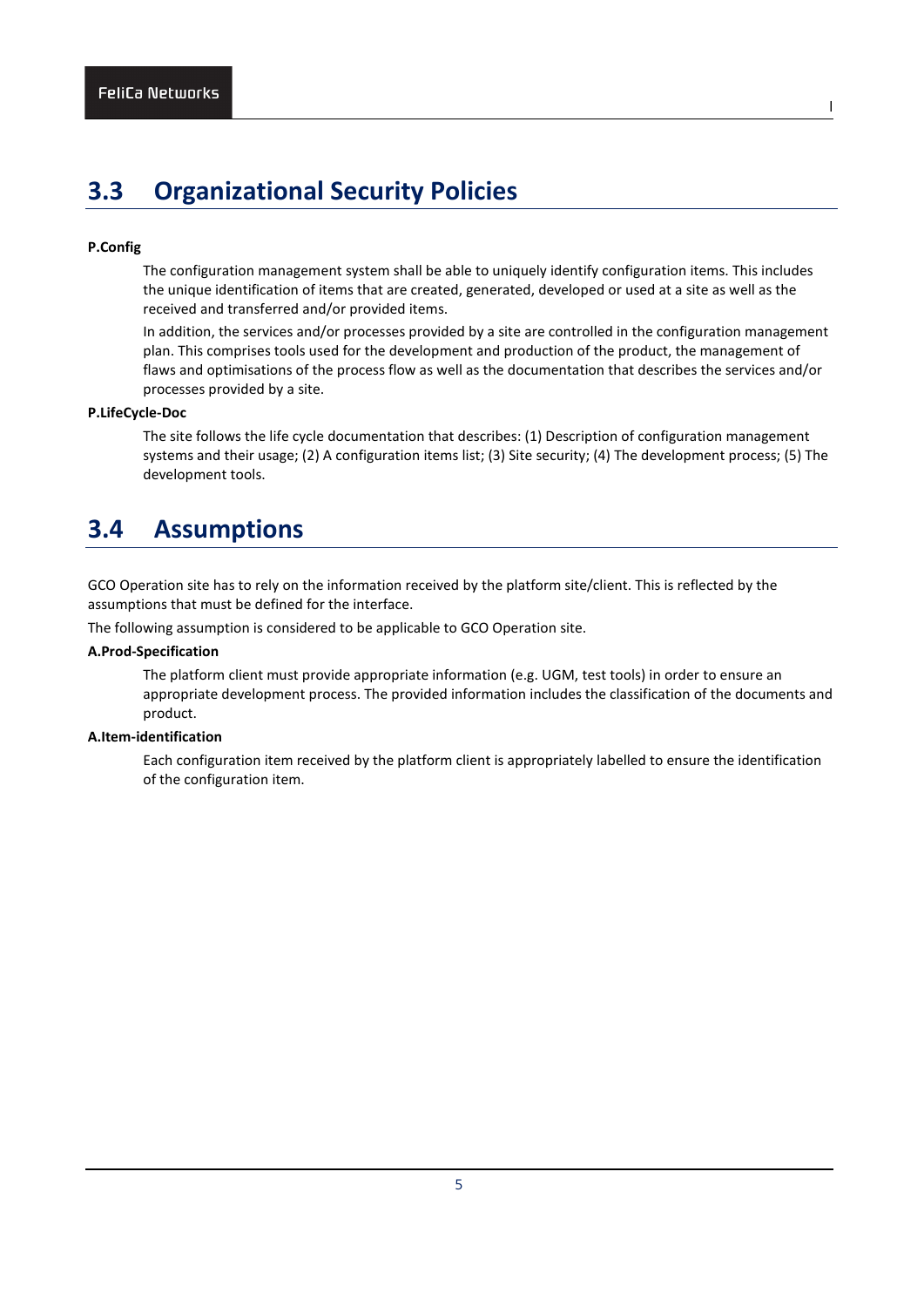# <span id="page-8-0"></span>**4 Security Objectives for the development environment**

l

# <span id="page-8-1"></span>**4.1 Security Objectives**

The Security Objectives are related to physical, technical and organisational security measures, the configuration management as well as the internal shipment and/or the external delivery.

## **O.Physical-Access**

The combination of physical partitioning between the different access control levels together with technical and organisational security measures allows a sufficient separation of employees to enforce the "need to know" principle. The access control shall support the limitation for the access to these areas including the identification and rejection of unauthorised people. The access control measures ensure that only registered employees and vendors can access restricted areas. Sensitive products are handled in restricted areas only.

#### **O.Alarm-Response**

The technical and organisational security measures ensure that an alarm is generated before an unauthorised person gets access to any sensitive configuration item (asset). After the alarm is triggered the unauthorised person still has to overcome further security measures. The reaction time of the employees or guards is short enough to prevent a successful attack.

### **O.Internal-Monitor**

The site performs security management meetings at least every 1 year. The security management meetings are used to review security incidences, to verify that maintenance measures are applied and to reconsider the assessment of risks and security measures. Furthermore, an internal audit is performed every year to control the application of the security measures. Sensitive processes may be controlled within a shorter time frame to ensure a sufficient protection.

## **O.Maintain-Security**

Technical security measures are maintained regularly to ensure correct operation. The logging of sensitive systems is checked regularly. This comprises the access control system to ensure that only authorised employees have access to sensitive areas as well as computer/network systems to ensure that they are configured as required to ensure the protection of the networks and computer systems.

#### **O.Logical-Access**

The site enforces a logical separation between the internal network and the internet by a firewall. The firewall ensures that only defined services and defined connections are accepted. Furthermore, the internal network is separated into a production network and an office network. Additional specific networks for production and configuration are physically separated from any internal network to enforce access control. Access to the production network and related systems is restricted to authorised employees that work in the related area or that are involved in the configuration tasks or the production systems. Every user of an IT system has its own user account and password. An authentication using user account and password is enforced by all computer systems.

## **O.Logical-Operation**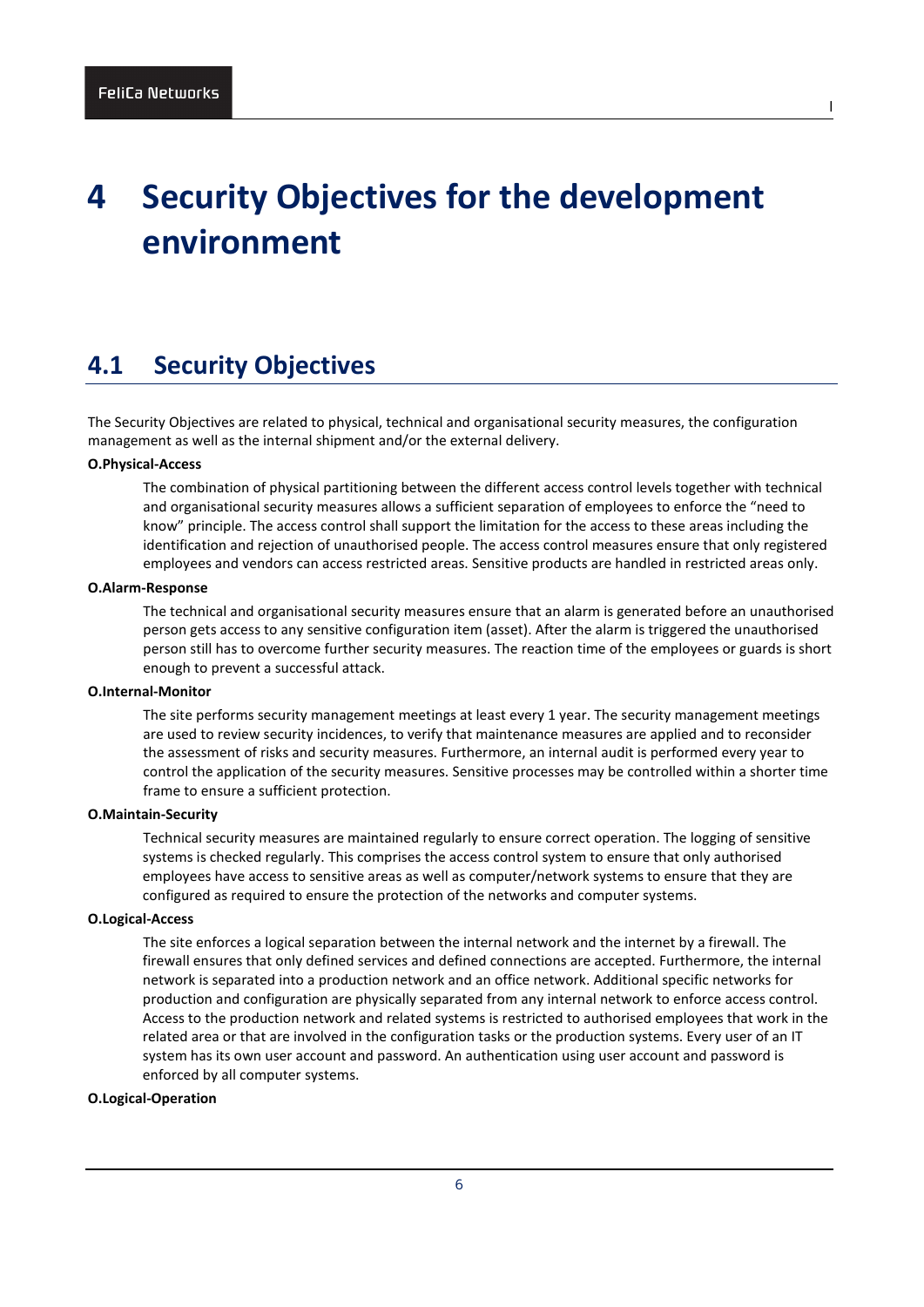All network segments and the computer systems are kept up-to-date (software updates, security patches, virus protection, spyware protection). The backup of sensitive data and security relevant logs is applied according to the classification of the stored data.

l

## **O.Config**

The site has a configuration management system that assigns a unique internal identification to each product to uniquely identify configuration items and allow an assignment to the development member. Also the internal procedures and guidance are covered by the configuration management.

In addition, the site controls its services and/or processes using a configuration management plan. The configuration management is controlled by tools and procedures for the development and production of the product, for the management of flaws and optimisations of the process flow as well as for the documentation that describes the services and/or processes provided by a site.

#### **O.Staff-Engagement**

All employees who have access to sensitive configuration items are checked regarding security concerns and have to sign a non-disclosure agreement. Furthermore, all employees are trained and qualified for their job.

## **O.Internal-Shipment**

The recipient of a configuration item is identified by the assigned client address. The internal shipment procedure is applied to the configuration item. The address for shipment can only be changed by a controlled process. For every sensitive configuration item, the protection measures against manipulation are defined.

#### **O.External-Delivery**

The external delivery procedure is applied to the sensitive configuration item. A delivery address is assigned to each product and subject of a controlled process. For every configuration item, the protection measures against manipulation are defined.

## **O.Transfer-Data**

Sensitive electronic configuration items (data or documents in electronic form) are protected with cryptographic algorithms to ensure confidentiality and integrity. The associated keys must be assigned to individuals to ensure that only authorised employees are able to extract the sensitive electronic configuration item. The keys are exchanged based on secure measures and they are sufficiently protected.

#### **O.Control-Scrap**

The site has measures in place to destruct sensitive documentation, erase electronic media and destroy sensitive configuration items so that they do not support an attacker.

### **O.LifeCycle\_Doc**

The site follows the life cycle documentation that describes: (1) Description of configuration management systems and their usage; (2) A configuration items list; (3) Site security; (4) The development process; (5) The development tools.

# <span id="page-9-0"></span>**4.2 Security Objectives Rationale**

The SST includes a Security Objectives Rationale with two parts. The first part includes a tracing which shows how the threats and OSPs are covered by the Security Objectives. The second part include a justification that shows that all threats and OSPs are effectively addressed by the Security Objectives.

Note that the assumptions of the SST cannot be used to cover any threat or OSP of the site. They are seen as preconditions fulfilled either by the site providing the sensitive configuration items or by the site receiving the sensitive configuration items. Therefore, they do not contribute to the security of the site under evaluation.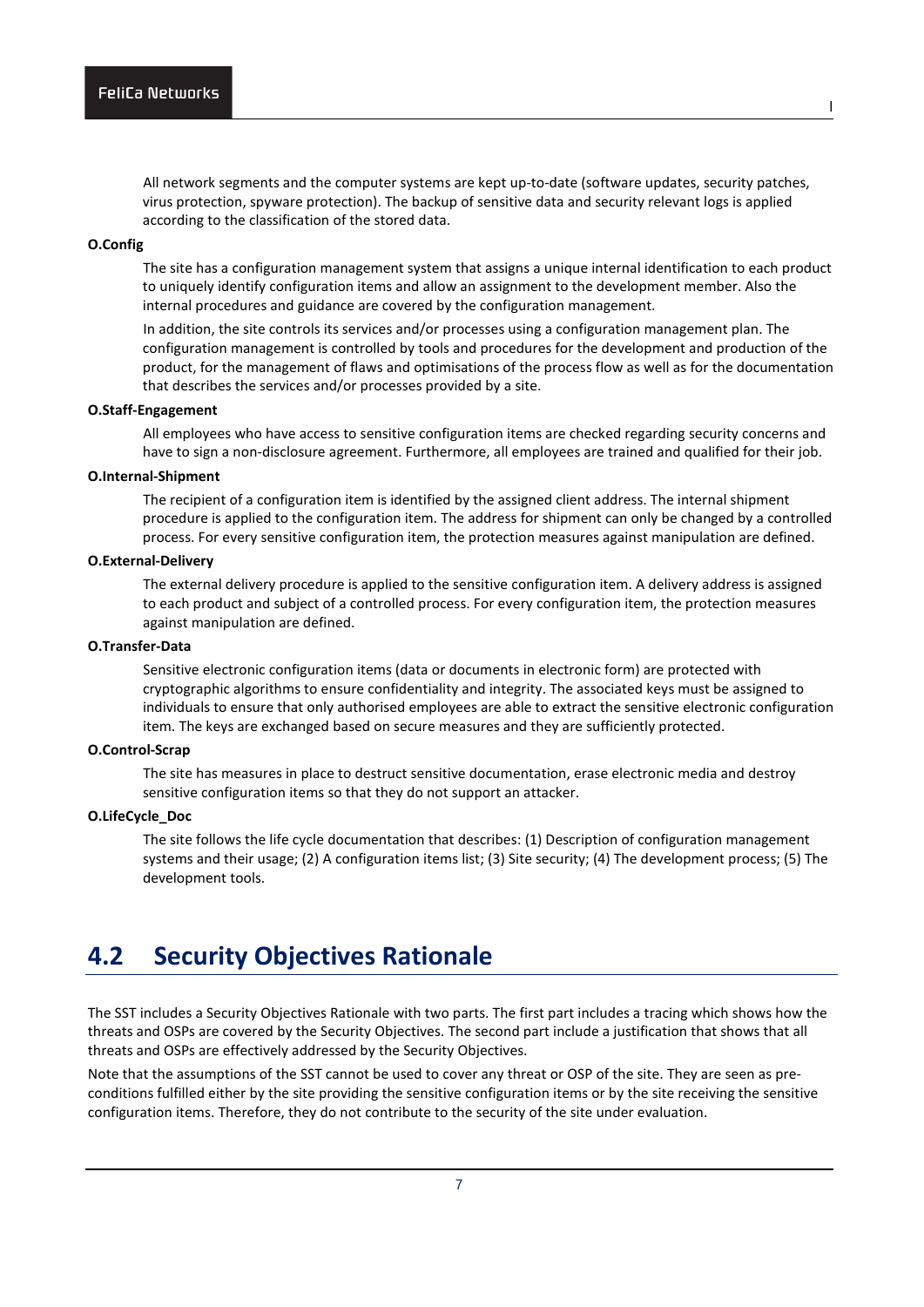| <b>Treat and OSP</b> | <b>Security Objective</b>                                                                                                                                              | <b>Rationale</b>                                                                                                                                                                                                                                                                                                                                           |
|----------------------|------------------------------------------------------------------------------------------------------------------------------------------------------------------------|------------------------------------------------------------------------------------------------------------------------------------------------------------------------------------------------------------------------------------------------------------------------------------------------------------------------------------------------------------|
| T.Smart-Theft        | O.Physical-Access<br>O.Alarm-Response<br>O.Internal-Monitor<br>O.Maintain-Security                                                                                     | O.Physical-Access and O.Alarm-Response detect unauthorized<br>access, and O.Internal-Monitor and O.Maintain-Security control<br>and maintain these security measures. Therefore the threat is<br>effectively addressed by these objectives.                                                                                                                |
| T.Rugged-Theft       | O.Physical-Access<br>O.Alarm-Response<br>O.Internal-Monitor<br>O.Maintain-Security                                                                                     | O.Physical-Access and O.Alarm-Response detect unauthorized<br>access, O.Internal-Monitor and O.Maintain-Security control and<br>maintain these security measures. Therefore the threat is<br>effectively addressed by these objectives.                                                                                                                    |
| T.Computer-Net       | O.Internal-Monitor<br>O.Maintain-Security<br>O.Logical-Access<br>O.Logical-Operation<br>O.Staff-Engagement                                                             | O.Logical-Access, O.Logical-Operation and O.Staff-Engagement<br>prevent unauthorized access from the internal and external<br>network, and O.Internal-Monitor and O.Maintain-Security control<br>and maintain these security measures. Therefore the threat is<br>effectively addressed by these objectives.                                               |
| T.Unauthorised-Staff | O.Physical-Access<br>O.Alarm-Response<br>O.Internal-Monitor<br>O.Maintain-Security<br>O.Logical-Access<br>O.Logical-Operation<br>O.Staff-Engagement<br>O.Control-Scrap | O.Physical-Access, O.Alarm-Response, O.Logical-Access, O.Logical-<br>Operationm, O.Staff-Engagement and O.Control-Scrap prevent<br>unauthorised access to assets, and O.Internal-Monitor and<br>O.Maintain-Security control and maintain these security<br>measures. Therefore the threat is effectively addressed by these<br>objectives.                 |
| T.Staff-Collusion    | O.Internal-Monitor<br>O.Maintain-Security<br>O.Staff-Engagement                                                                                                        | O.Staff-Engagement ensures that all staff is aware of its<br>responsibilities, and O.Internal-Monitor and O.Maintain-Security<br>control and maintain these security measures. Therefore the<br>threat is effectively addressed by these objectives.                                                                                                       |
| T.Attack-Transport   | O.Transfer-Data<br>O.Internal-Shipment<br>O.External-Delivery                                                                                                          | O. Transfer-Data ensures that the sensitive item transferred to the<br>external company are protected with the secure measures.<br>O.Internal-Shipment and O.External-Delivery ensure that the<br>internal and the external delivery procedure are applied to the<br>sensitive item. Therefore the threat is effectively addressed by<br>these objectives. |
| P.Config             | O.Config                                                                                                                                                               | O.Config directly enforces P.Config.                                                                                                                                                                                                                                                                                                                       |
| P.LifeCycle-Doc      | O.LifeCycle_Doc                                                                                                                                                        | O.LifeCycle_Doc directly enforces P.LifeCycle-Doc.                                                                                                                                                                                                                                                                                                         |

l

## **Table 3: Mapping of Security Objectives**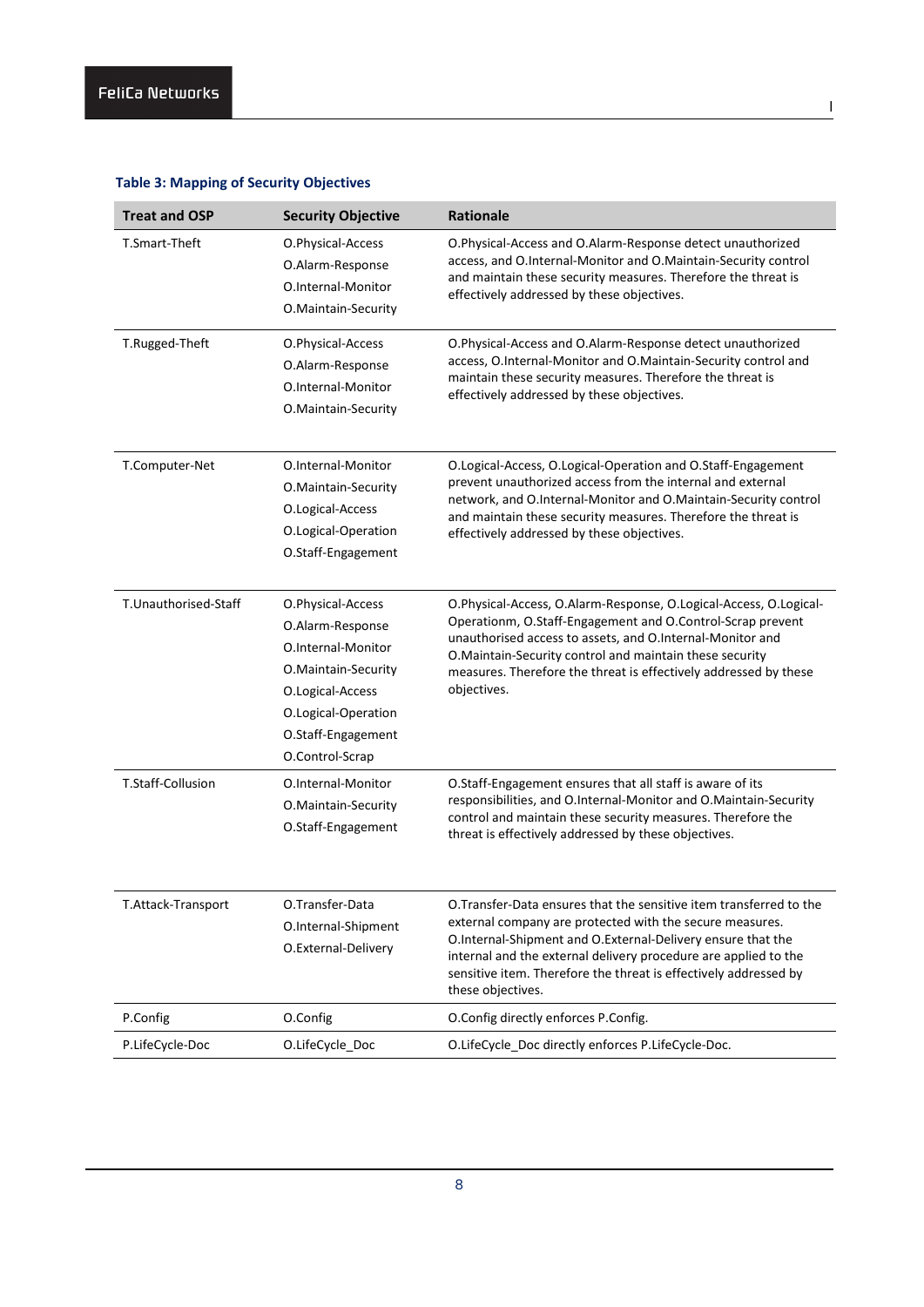# <span id="page-11-0"></span>**5 Extended Components Definition**

No extended components are currently defined in this SST.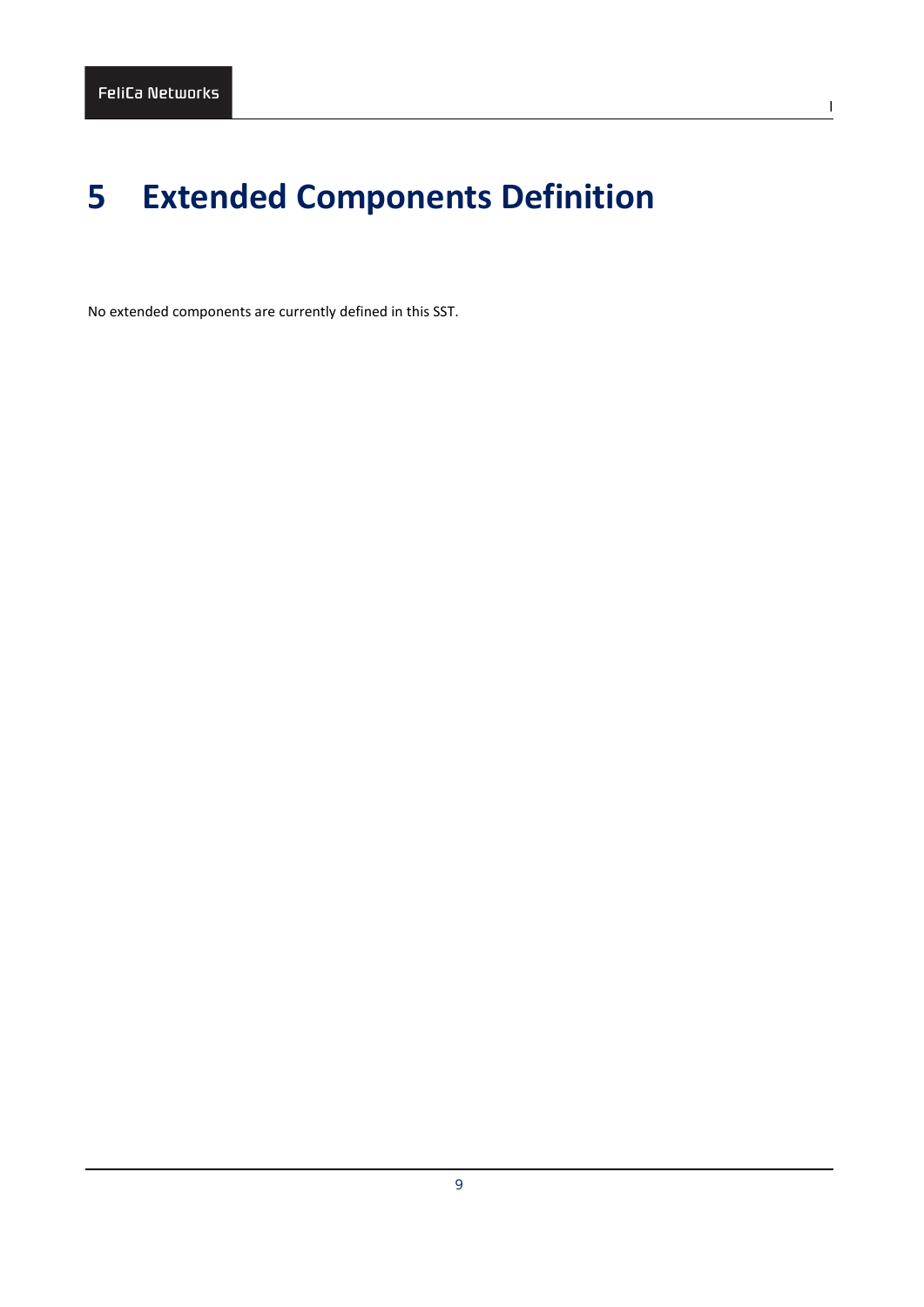# <span id="page-12-0"></span>**6 Security Requirements**

The Security Assurance Requirements are chosen from the class ALC (Life-cycle support) as defined in [CC Part 3].

l

- ALC\_CMC.4
- ALC\_CMS.4
- ALC DEL.1
- ALC\_DVS.2
- ALC\_LCD.1.
- ALC TAT.1

The Security Assurance Requirements listed above fulfil the requirements of [CCDB-2007-11-001] because hierarchically higher components than the defined minimum site requirements (ALC\_CMC.3, ALC\_CMS.3, ALC\_DVS.1, see section 3.2.3 of [CCDB-2007-11-001]) are used in this Site Security Target.

# <span id="page-12-1"></span>**6.1 Application Notes and Refinements**

The description of the site certification process [CCDB-2007-11-001] includes specific application notes. The main item is that a product that is considered as intended TOE is not available during the evaluation. Since the term "TOE" is not applicable in the SST the associated processes for the handling of products are in the focus and described in this SST. These processes are subject of the evaluation of the site.

# <span id="page-12-2"></span>**6.2 Overview and Refinements**

## <span id="page-12-3"></span>**6.2.1 CM Capabilities (ALC\_CMC)**

According to [CCDB-2007-11-001] the processes rather than a TOE are in the focus of the CMC examination.

The configuration items for the considered product type are listed in sectio[n 3.1.](#page-6-1) The CM documentation of the site must be able to maintain the items listed for the relevant life-cycle step and the CM system must be able to track the configuration items.

A CM system has to be employed to guarantee the traceability and completeness of different configuration items. Appropriate administration procedures have to be provided in order to maintain the integrity and confidentiality of the configuration items.

## <span id="page-12-4"></span>**6.2.2 CM Scope (ALC\_CMS)**

The scope of the configuration management for a site certification process is limited to the documentation relevant for the SAR for the claimed life-cycle SAR and the configuration items handled at the site.

In the particular case of a Security IC development site the scope of the configuration management can include a number of configuration items. The configuration items already defined in section [3.1](#page-6-1) that are considered as "TOE implementation representation" include: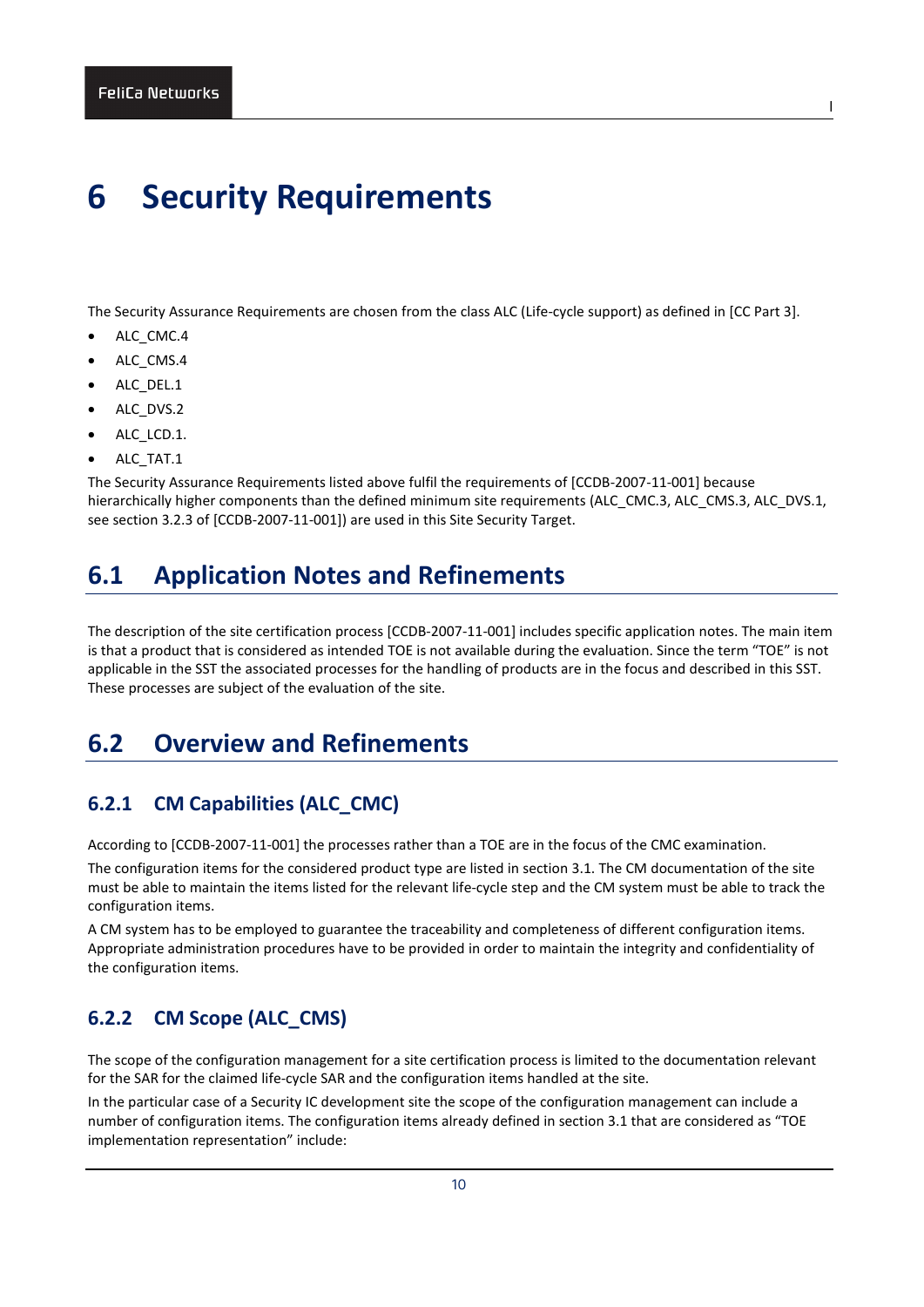- Software specification
- Source code in any form
- Pre-personalisation data
- Guidance documentation
- Development tools and samples

In addition, process control data, test data and related procedures and programs can be in the scope of the configuration management.

## <span id="page-13-0"></span>**6.2.3 Delivery Procedure (ALC\_DEL)**

The CC assurance components of the family ALC\_DEL (Delivery) refer to the external delivery of (i) the TOE or parts of it (ii) to the customer or customer's site. The CC assurance component ALC\_DEL.1 requires procedures and technical measures to maintain the confidentiality and integrity of the product. The means to detect modifications and prevent any compromise of the Initialisation Data and/or Configuration Data may include supplements of the Security IC Embedded Software.

## <span id="page-13-1"></span>**6.2.4 Development Security (ALC\_DVS)**

The CC assurance components of family ALC\_DVS refer to (i) the "development environment", (ii) to the "TOE" or "TOE design and implementation". The component ALC\_DVS.2 "Sufficiency of security measures" requires additional evidence for the suitability of the security measures.

The confidentiality and integrity of design information, test data, configuration data and pre-personalisation data must be guaranteed, access to any kind of samples (customer specific samples or open samples) development tools and other material must be restricted to authorised persons only, scrap must be controlled and destroyed.

Based on these requirements the physical security as well as the logical security of the site are in the focus of the evaluation. Beside the pure implementation of the security measures also the control and the maintenance of the security measures must be considered.

If the transfer of configuration items between two sites involved in the production flow is included in the scope of the evaluation (life-cycle covered by the product evaluation) this is considered as internal shipment. In general, the security requirements for confidentiality and integrity are the same but it must clearly distinguished to ensure the correct subject of the evaluation.

## <span id="page-13-2"></span>**6.2.5 Life-Cycle Definition (ALC\_LCD)**

The site is not equal to the entire development environment. Therefore, the ALC\_LCD criteria are interpreted in a way that only those life-cycle phases have to be evaluated which are in the scope of the site. The PP [BSI-PP-0084] provides a life-cycle description there specific life-cycles steps can be assigned to the tasks at site. This may comprise a change of the life-cycle state if e.g. testing or initialisation is performed at the site or not.

The PP [BSI-PP-0084] does not include any refinements for ALC\_LCD. For a site under evaluation the dependencies to other sites must be explained if they are not covered by the obvious deliverables.

11

The life-cycle phase applicable for this site is Phase 1 "Security IC Embedded Software Development".

l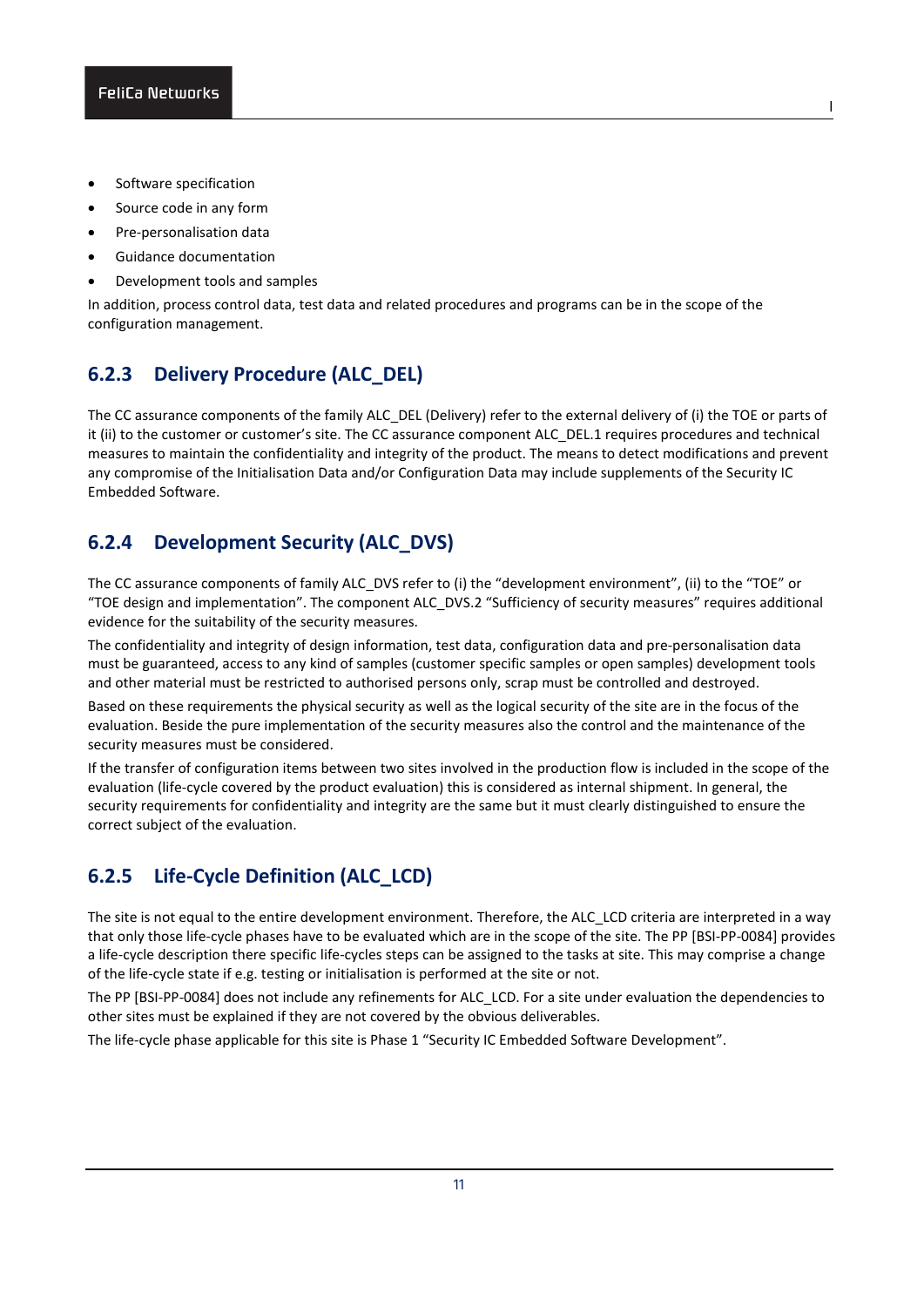## <span id="page-14-0"></span>**6.2.6 Tools and Techniques (ALC\_TAT)**

The CC assurance components of family ALC\_TAT refer to the tools that are used to develop, analyse and implement the TOE. The component ALC\_TAT.1, "Well-defined development tools", requires evidence for the suitability of the tools and techniques used for the development process of the TOE.

The site shall identified and clearly and completely described all tools and techniques used for the development, analysis and implementation of the TOE. This shall comprise all tools that have an impact on the behaviour of the TOE.

# <span id="page-14-1"></span>**6.3 Security Assurance Rationale**

The dependencies for the assurance requirements are as follows;

- ALC\_CMC.4: ALC\_CMS.1, ALC\_DVS.1 and ALC\_LCD.1
- ALC CMS.4: None
- ALC\_DEL.1: None
- ALC DVS.2: None
- ALC LCD.1: None
- ALC\_TAT.1: ADV\_IMP.1

## **Table 4: Rationale for ALC\_CMC.4**

| <b>SAR</b>                                                                                                                                   | <b>Objective</b> | <b>Rationale</b>                                                                                                                                   |
|----------------------------------------------------------------------------------------------------------------------------------------------|------------------|----------------------------------------------------------------------------------------------------------------------------------------------------|
| ALC CMC.4.1C: The TOE shall be<br>labelled with its unique reference.                                                                        | O.Config         | The TOE is labelled with its unique reference<br>by the configuration management system<br>(O.Config).                                             |
| ALC CMC.4.2C: The CM documentation<br>shall describe the method used to<br>uniquely identify the configuration<br>items.                     | O.LifeCycle Doc  | The method used to uniquely identify the<br>configuration items is described in the CM<br>documentation (O.LifeCycle-Doc).                         |
| ALC CMC.4.3C: The CM system shall<br>uniquely identify all configuration items.                                                              | O.Config         | All configuration items are uniquely<br>identified by the configuration management<br>system (O.Config).                                           |
| ALC_CMC.4.4C: The CM system shall<br>provide automated measures such that<br>only authorised changes are made to<br>the configuration items. | O.Config         | The configuration system (O.Config)<br>provided the automated measures such that<br>only authorised change are made to the<br>configuration items. |
| ALC CMC.4.5C: The CM system shall<br>support the production of the TOE by<br>automated means.                                                | O.Config         | The building of the software and the testing<br>are supported by the automated means of<br>the configuration management system<br>(O.Config).      |
| ALC CMC.4.6C: The CM documentation<br>shall include a CM plan.                                                                               | O.LifeCycle Doc  | The configuration management plan is<br>described in the CM documentation<br>(O.LifeCycle_Doc).                                                    |
| ALC_CMC.4.7C: The CM plan shall<br>describe how the CM system is used for<br>the development of the TOE.                                     | O.LifeCycle_Doc  | The CM system usage is described in the CM<br>documentation (O.LifeCycle Doc).                                                                     |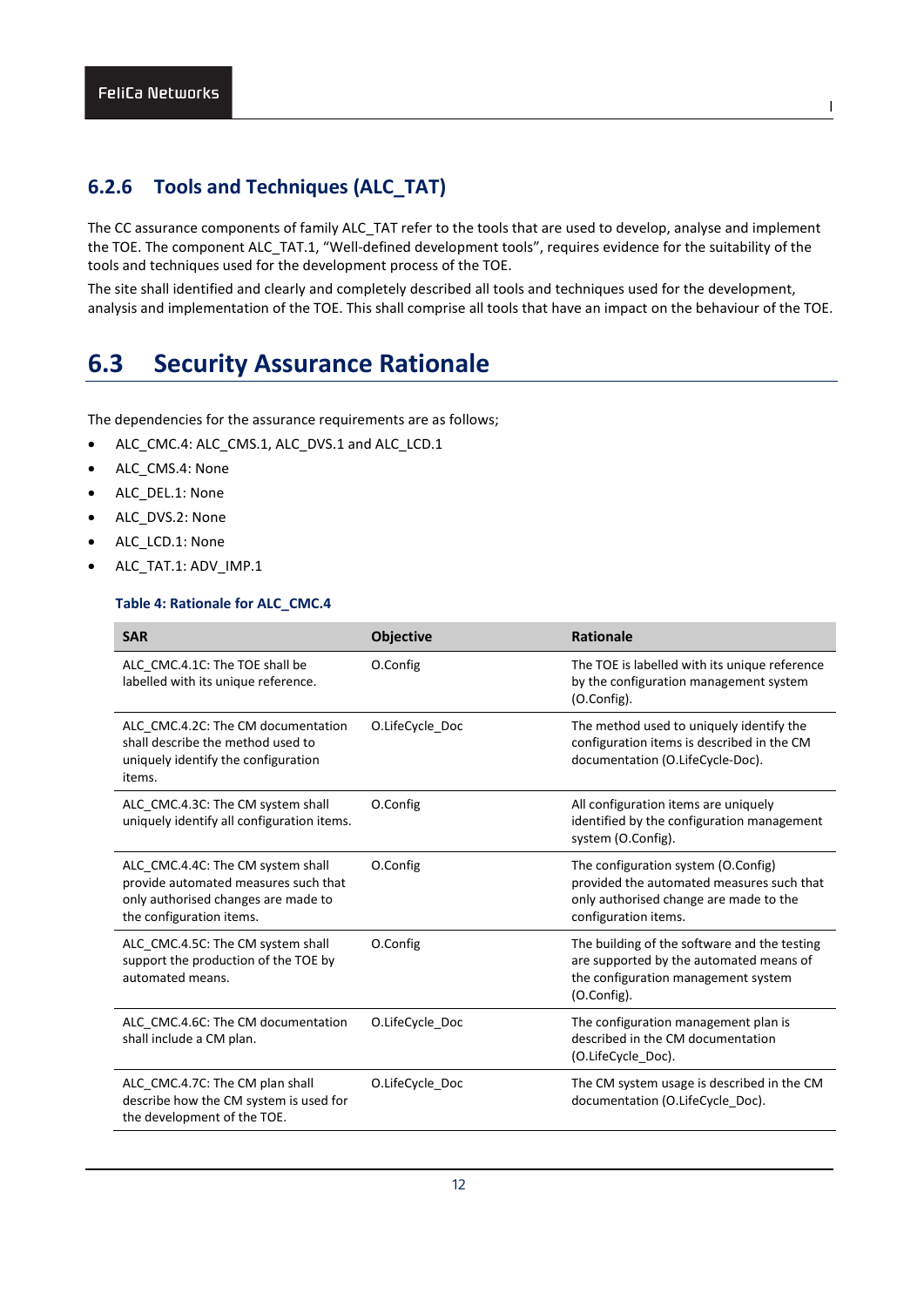| <b>SAR</b>                                                                                                                                        | <b>Objective</b> | <b>Rationale</b>                                                                                                                                                                    |
|---------------------------------------------------------------------------------------------------------------------------------------------------|------------------|-------------------------------------------------------------------------------------------------------------------------------------------------------------------------------------|
| ALC CMC.4.8C: The CM plan shall<br>describe the procedures used to accept<br>modified or newly created configuration<br>items as part of the TOE. | O.LifeCycle Doc  | The acceptance procedure for modified and<br>newly created configuration items are<br>described in the CM documentation<br>(O.LifeCycle Doc).                                       |
| ALC CMC.4.9C: The evidence shall                                                                                                                  | O.LifeCycle Doc  | The configuration items are listed in the CM<br>documentation (O.LifeCycle Doc). All<br>electronic items are maintained under the<br>configuration management system<br>(O.Config). |
| demonstrate that all configuration items<br>are being maintained under the CM<br>system.                                                          | O.Config         |                                                                                                                                                                                     |
| ALC CMC.4.10C: The evidence shall                                                                                                                 | O.LifeCycle Doc  | The configuration list (O.LifeCycle Doc                                                                                                                                             |
| demonstrate that the CM system is<br>being operated in accordance with the<br>CM plan.                                                            | O.Config         | ) is generated from the configuration<br>management system (O.Config).                                                                                                              |

## **Table 5: Rationale for ALC\_CMS.4**

| <b>SAR</b>                                                                                                                                                                                                                                                             | <b>Objective</b> | <b>Rationale</b>                                                                                                                                                        |
|------------------------------------------------------------------------------------------------------------------------------------------------------------------------------------------------------------------------------------------------------------------------|------------------|-------------------------------------------------------------------------------------------------------------------------------------------------------------------------|
| ALC CMS.4.1C: The configuration list<br>shall include the following: the TOE<br>itself; the evaluation evidence required<br>by the SARs; the parts that comprise the<br>TOE; the implementation<br>representation; and security flaw<br>reports and resolution status. | O.LifeCycle Doc  | The configuration list (O.LifeCycle Doc<br>) includes these items, and the configuration<br>management plan manages the security flaw<br>reports and resolution status. |
| ALC CMS.4.2C: The configuration list<br>shall uniquely identify the configuration<br>items.                                                                                                                                                                            | O.Config         | The configuration list is generated from the<br>configuration management system<br>(O.Config).                                                                          |
| ALC CMS.4.3C: For each TSF relevant<br>configuration item, the configuration list<br>shall indicate the developer of the item.                                                                                                                                         | O.Config         | The configuration management system<br>(O.Config) manages indicates the developer<br>for each configuration items.                                                      |

## **Table 6: Rationale for ALC\_DEL.1**

| <b>SAR</b>                                                                                                                                                                        | <b>Objective</b>                                          | <b>Rationale</b>                                                                                                                                                                                                                                                       |
|-----------------------------------------------------------------------------------------------------------------------------------------------------------------------------------|-----------------------------------------------------------|------------------------------------------------------------------------------------------------------------------------------------------------------------------------------------------------------------------------------------------------------------------------|
| ALC DEL.1.1C: The delivery<br>documentation shall describe all<br>procedures that are necessary to<br>maintain security when distributing<br>versions of the TOE to the consumer. | O.LifeCycle Doc<br>O.Transfer-Data<br>O.External-Delivery | The delivery documentation<br>(O.LifeCycle Doc) describes the procedural<br>security measures that are necessary to<br>protect the confidentiality and integrity<br>(O.Transfer-Data and O.External-Delivery) of<br>the electronic items delivered to the<br>customer. |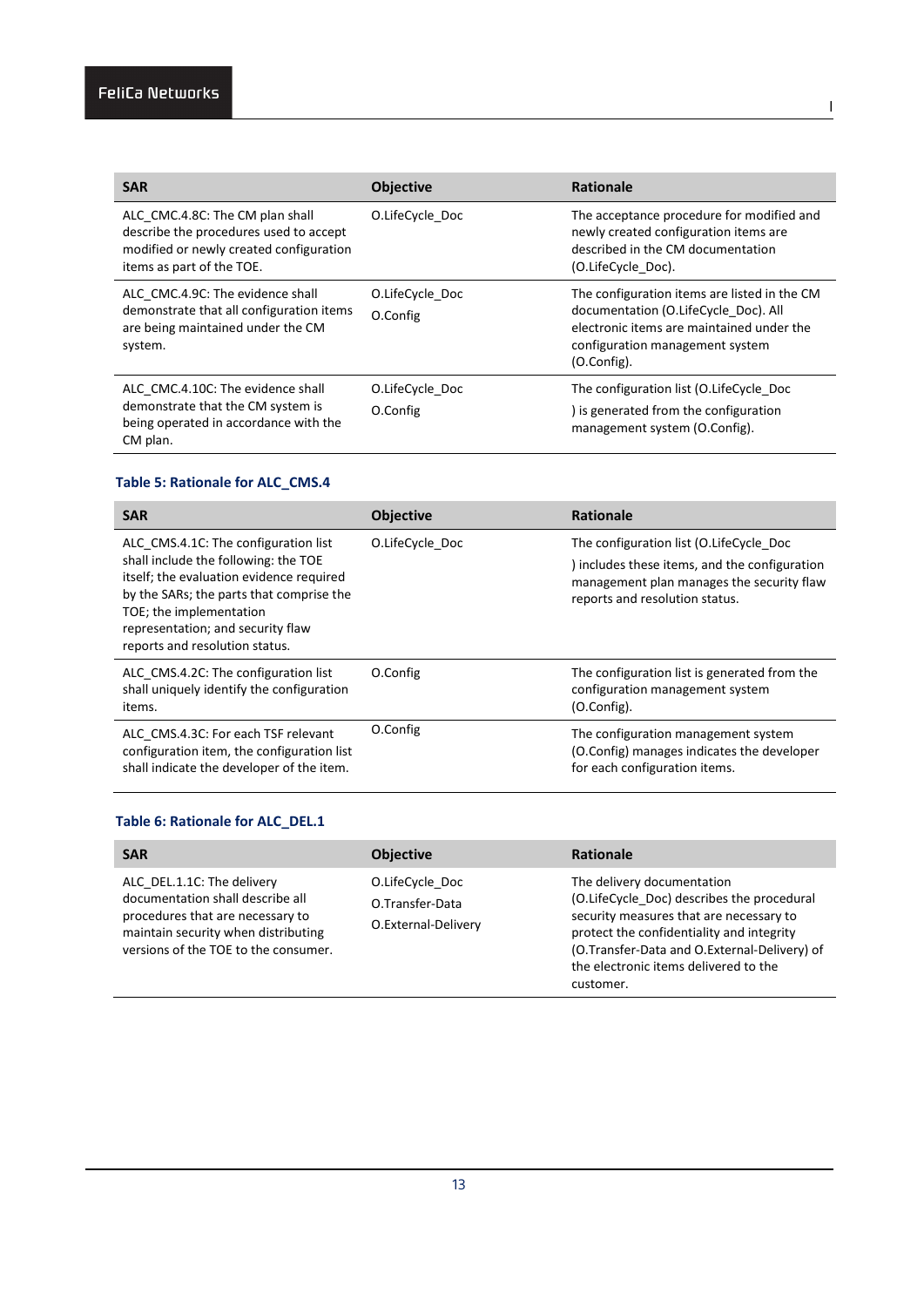## **Table 7: Rationale for ALC\_DVS.2**

| <b>SAR</b>                                                                                                                                                                                                                                                                                         | <b>Objective</b>                                                                                                                                                                                                                    | Rationale                                                                                                                                                                                                                                                                                                                                                                                                                                                                                                                                  |
|----------------------------------------------------------------------------------------------------------------------------------------------------------------------------------------------------------------------------------------------------------------------------------------------------|-------------------------------------------------------------------------------------------------------------------------------------------------------------------------------------------------------------------------------------|--------------------------------------------------------------------------------------------------------------------------------------------------------------------------------------------------------------------------------------------------------------------------------------------------------------------------------------------------------------------------------------------------------------------------------------------------------------------------------------------------------------------------------------------|
| ALC_DVS.2.1C: The development<br>security documentation shall describe all<br>the physical, procedural, personnel, and<br>other security measures that are<br>necessary to protect the confidentiality<br>and integrity of the TOE design and<br>implementation in its development<br>environment. | O.Physical-Access<br>O.Alarm-Response<br>O.Internal-Monitor<br>O.Maintain-Security<br>O.Logical-Access<br>O.Logical-Operation<br>O.Staff-Engagement<br>O.Control-Scrap<br>O.LifeCycle Doc<br>O.Transfer-Data<br>O.Internal-Shipment | The development security documentation<br>(O.LifeCycle Doc) describes all the physical<br>(O.Physical-Access, O.Alarm-Response),<br>procedural (O.Internal-Monitor, O.Maintain-<br>Security, O.Control-Scrap), personnel<br>(O.Staff-Engagement), internal shipment (O,<br>Transfer-Data, O.Internal-Shipment) and<br>other (O.Logical-Access, O.Logical-<br>Operation) security measures that are<br>necessary to protect the confidentiality and<br>integrity of the TOE design and<br>implementation in its development<br>environment. |
| ALC DVS.2.2C: The development<br>security documentation shall justify that<br>the security measures provide the<br>necessary level of protection to<br>maintain the confidentiality and<br>integrity of the TOE.                                                                                   | O.LifeCycle Doc                                                                                                                                                                                                                     | The development security documentation<br>(O.LifeCycle Doc) justifies that the security<br>measures provide the necessary level of<br>protection to maintain the confidentiality<br>and integrity of the TOE.                                                                                                                                                                                                                                                                                                                              |

l

## **Table 8: Rationale for ALC\_LCD.1**

| <b>SAR</b>                                                                                                                           | <b>Objective</b> | <b>Rationale</b>                                                                                                                                                                     |
|--------------------------------------------------------------------------------------------------------------------------------------|------------------|--------------------------------------------------------------------------------------------------------------------------------------------------------------------------------------|
| ALC LCD.1.1C: The life-cycle definition<br>documentation shall describe the model<br>used to develop and maintain the TOE.           | O.LifeCycle Doc  | The life cycle documentation<br>(O.LifeCycle Doc) describes the life cycle<br>model used to develop and maintain the<br>TOE.                                                         |
| ALC LCD.1.2C: The life-cycle model shall<br>provide for the necessary control over<br>the development and maintenance of<br>the TOE. | O.LifeCycle Doc  | The life cycle model that is described by the<br>life cycle documentation (O.LifeCycle Doc)<br>provides for the necessary control over the<br>development and maintenance of the OE. |

## **Table 9: Rationale for ALC\_TAT.1**

| <b>SAR</b>                                                                                                                                                                                              | <b>Objective</b> | <b>Rationale</b>                                                                                                                                                            |
|---------------------------------------------------------------------------------------------------------------------------------------------------------------------------------------------------------|------------------|-----------------------------------------------------------------------------------------------------------------------------------------------------------------------------|
| ALC TAT.1.1C: Each development tool<br>used for implementation shall be well-<br>defined.                                                                                                               | O.LifeCycle Doc  | The tool documentation (O.LifeCycle Doc)<br>shows that the development tool used for<br>implementation are well defined.                                                    |
| ALC TAT.1.2.C: The documentation of<br>each development tool shall<br>unambiguously define the meaning of all<br>statements as well as all conventions<br>and directives used in the<br>implementation. | O.LifeCycle Doc  | The tool documentation (O.LifeCycle Doc)<br>unambiguously defines the meaning of all<br>statements as well as all conventions and<br>directives used in the implementation. |
| ALC TAT.1.3C: The documentation of<br>each development tool shall<br>unambiguously define the meaning of all<br>implementation-dependent options.                                                       | O.LifeCycle Doc  | The tool documentation (O.LifeCycle Doc)<br>unambiguously define the meaning of all<br>implementation-dependent options.                                                    |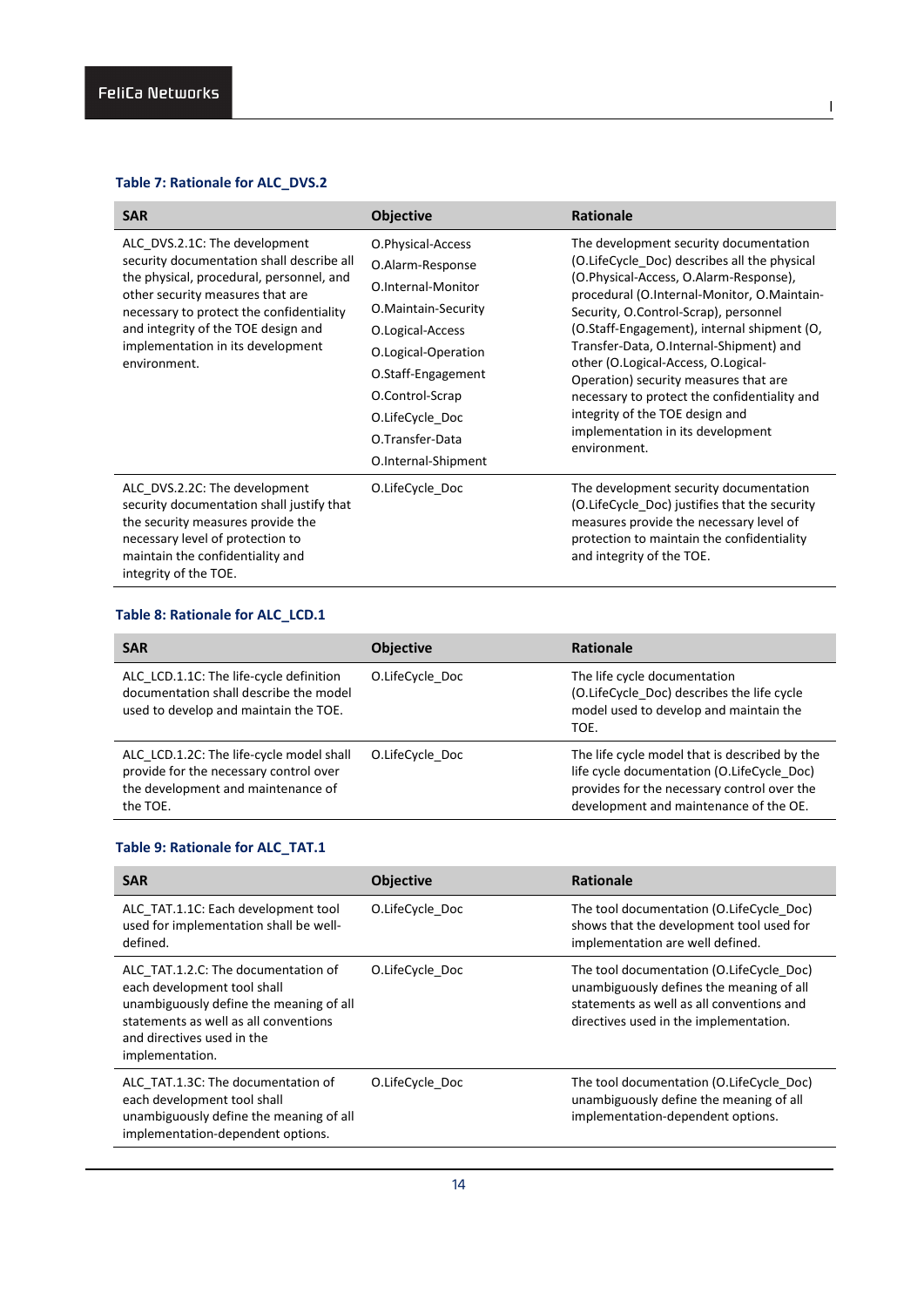# <span id="page-17-0"></span>**7 Site Summary Specification**

## <span id="page-17-1"></span>**7.1 Preconditions Required by the Site**

The site performs the embedded software for security IC development and testing service. In order to perform these services in a secure way, the platform client need to support the security processes. The following denote preconditions of the platform client that are required to ensure the security measures of the site in order to its assets.

l

To enable the site to participate in the development and testing of products, the platform client needs to provide the necessary development environment (i.e., tools, samples) and information (i.e., specification, UGM). ( **A.Prod-Specification**)

All provided items from the platform client are labelled to ensure the identification of the configuration items. (**A.Item-identification**)

## <span id="page-17-2"></span>**7.2 Service of the Site**

Designed, development and testing of the embedded software for security IC are provided in the site. This site has the configuration management system, the data storage and dedicated network system. The secure delivery method for protecting the confidentiality and integrity is used for the data transfer.

# <span id="page-17-3"></span>**7.3 Objectives Rationale**

The following rationale provides a justification that shows that all threats and OSP are effectively addressed by the Security Objectives.

## **O.Physical-Access**

The physical, technical and organisational security measures ensure a separation of the site into four security levels. The access control ensures that only registered persons can access sensitive areas. Therefore this objective can support to prevent the threats T.Smart-Theft, T.Rugged-Theft and T.Unauthorised-Staff.

## **O.Alarm-Response**

During working hours the employees monitor the alarm system. If the alarm is sounded, the employees pay attention whether the suspicious person enter the area or not. During off-hours third party guard system supports the alarm system. The response time of the guard and the physical resistance match to provide an effective alarm response. Therefore this objective can support to prevent the threats T.Smart-Theft, T.Rugged-Theft and T.Unauthorised-Staff.

## **O.Internal-Monitor**

The established security measures of the site are regularly reviewed by security management meetings and internal audits. Therefore this objective can support to prevent the threats T.Smart-Theft, T.Rugged-Theft, T.Computer-Net, T.Unauthorised-Staff and T.Staff-Collusion.

## **O.Maintain-Security**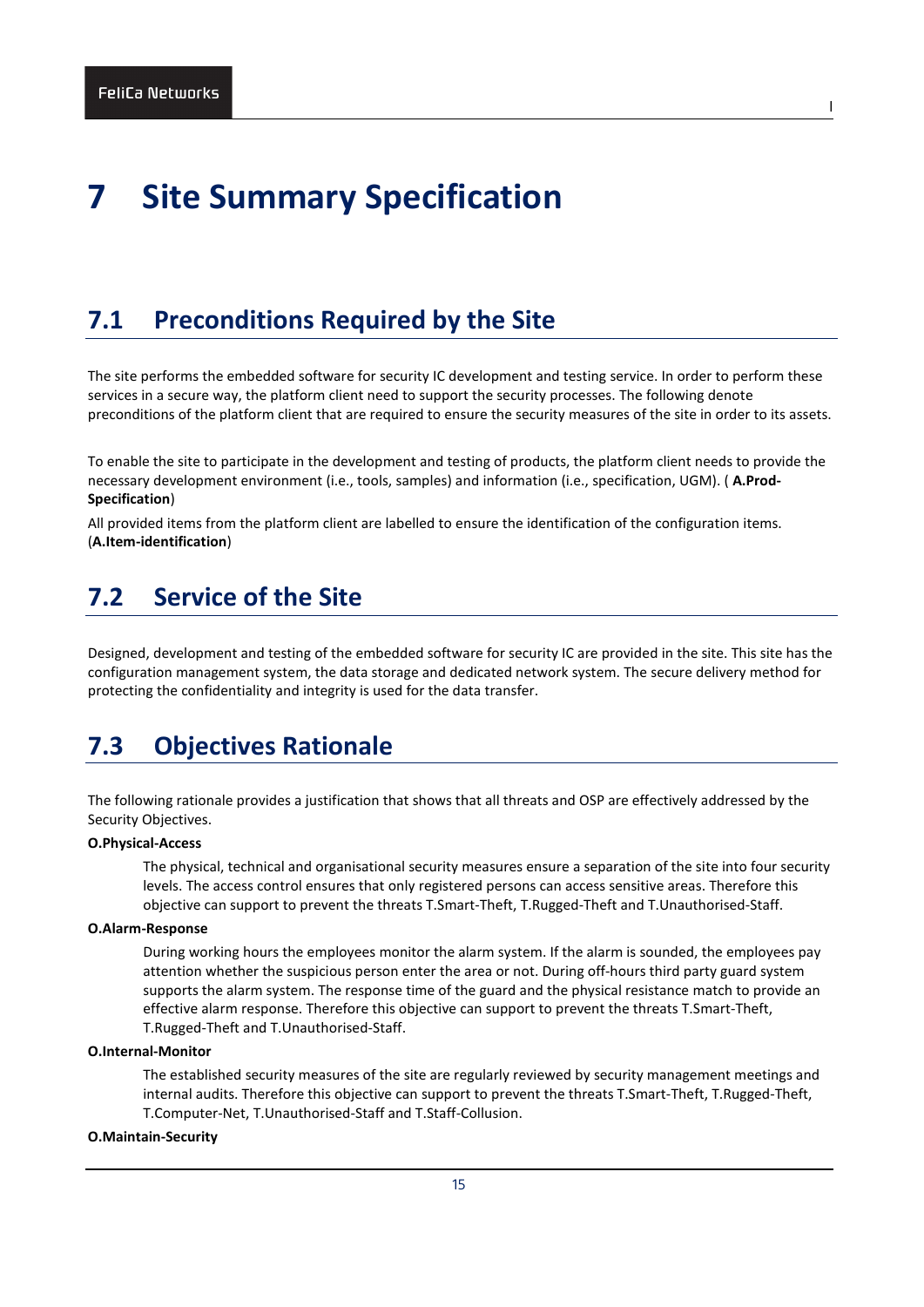Technical security measures are maintained regularly and the logging of the server is checked regulary. This ensures that the systems are working correctly and unauthorised access is not occurred. Therefore this objective can support to prevent T.Smart-Theft, T.Rugged-Theft, T.Computer-Net, T.Unauthorised-Staff and T.Staff-Collusion.

## **O.Logical-Access**

The development network is separated from the corporate network with a firewall. The firewall allows extremely limited applications. Each user is logging into the system with his/her personalised user ID and password. Therefore this objective can support to prevent T.Computer-Net and T.Unauthorised-Staff.

### **O.Logical-Operation**

Security patches and virus pattern files are automatically delivered from the Security Patch server in the development network to the development PC. The backup of the server is sufficiently protected and is only accessible for the administration. Therefore this objective can support to prevent T.Computer-Net and T.Unauthorised-Staff.

## **O.Config**

All files related to the development are stored the development server. The server provides the configuration management system to maintain current and historical versions of files and to identify the TOE uniquely and the he configuration management plan is controlled by the configuration management tool installed in the development server. Therefore this object directly addresses P.Config.

## **O.Staff-Engagement**

Each employee has the responsibility to maintain secrecy concerning company-confidential information. To enforce this, each employee must agree to and sign a non-disclosure agreement. All employees are trained and qualified for their job. Therefore this objective can support to prevent T.Computer-Net, T.Unauthorised-Staff and T.Staff-Collusion.

#### **O.Internal-Shipment**

The internal shipment procedure is agreed with the every client. The procedure defines the recipient and the secure delivery procedures. Therefore this objective can support to prevent T.Attack-Transport.

#### **O.External-Delivery**

The external delivery procedure is agreed with the every client. The procedure defines the recipient and the secure delivery procedures. Therefore this objective can support to prevent T.Attack-Transport.

## **O.Transfer-Data**

The confidentiality and integrity of the data transfer from/to the site is ensured by appropriate secure measures. The secure measures include using secure transfer protocol during transfer and encryption on sensitive information. Therefore this objective can support to prevent T.Attack-Transport.

## **O.Control-Scrap**

The security of scrap handling is ensured by either securely destruct assets (e.g. paper shredder) or return them to the platform client. Therefore this objective can support to prevent T.Unauthorised-Staff and T.Staff-Collusion.

## **O.LifeCycle\_Doc**

Dedicated documents exist for the site which define the use and the management of the configuration management systems, the configuration item list, the site security, the development process and the development tools. The site follows the procedures and instructions of these documents. This directly addresses the P.LifeCycle-Doc.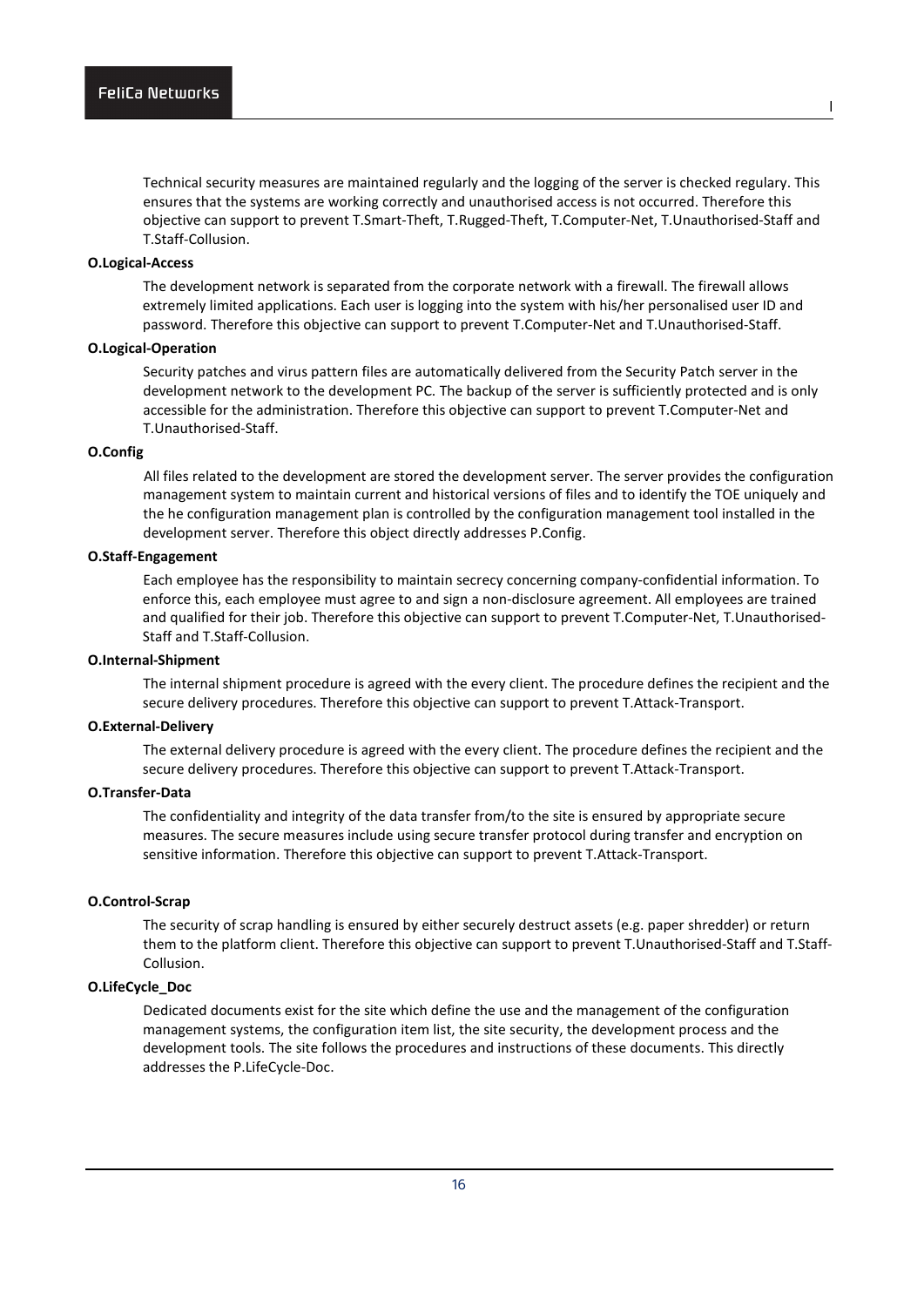# <span id="page-19-0"></span>**7.4 Security Assurance Requirements Rationale**

The Security Assurance Rational is given in section 6.3. This rationale addresses all content elements and thereby also implicitly all the developer action elements defined in [CC Part 3]. Therefore the Security Assurance Requirements rationale provides the justification for the selected Security Assurance Requirements. The selected Security Assurance Requirements fulfil the needs derived from the PP [BSI-PP-0084].

l

# <span id="page-19-1"></span>**7.5 Assurance Measure Rationale**

#### **O.Physical-Access**

ALC\_DVS.2.1C requires that the development security documentation describes all the physical, procedural, personnel, and other security measures that are necessary to protect the confidentiality and integrity of the TOE design and implementation in its development environment. Therefore this SAR is suitable to meet the security objective.

## **O.Alarm-Response**

ALC\_DVS.2.1C requires that the development security documentation describes all the physical, procedural, personnel, and other security measures that are necessary to protect the confidentiality and integrity of the TOE design and implementation in its development environment. Therefore this SAR is suitable to meet the security objective.

## **O.Internal-Monitor**

ALC\_DVS.2.1C requires that the development security documentation describes all the physical, procedural, personnel, and other security measures that are necessary to protect the confidentiality and integrity of the TOE design and implementation in its development environment. Therefore this SAR is suitable to meet the security objective.

### **O.Maintain-Security**

ALC\_DVS.2.1C requires that the development security documentation describes all the physical, procedural, personnel, and other security measures that are necessary to protect the confidentiality and integrity of the TOE design and implementation in its development environment. Therefore this SAR is suitable to meet the security objective.

#### **O.Logical-Access**

ALC\_DVS.2.1C requires that the development security documentation describes all the physical, procedural, personnel, and other security measures that are necessary to protect the confidentiality and integrity of the TOE design and implementation in its development environment. Therefore this SAR is suitable to meet the security objective.

### **O.Logical-Operation**

ALC\_DVS.2.1C requires that the development security documentation describes all the physical, procedural, personnel, and other security measures that are necessary to protect the confidentiality and integrity of the TOE design and implementation in its development environment. Therefore this SAR is suitable to meet the security objective.

## **O.Config**

ALC CMC.4.1C requires a documented process ensuring an appropriate and consistent labelling of the products. ALC\_CMC.4.3C and ALC\_CMS.4.2.C requires that the configuration management system uniquely identifies all configuration items. ALC\_CMS.4.3C requires that for each configuration item, the configuration list indicates the developer/subcontractor of the item.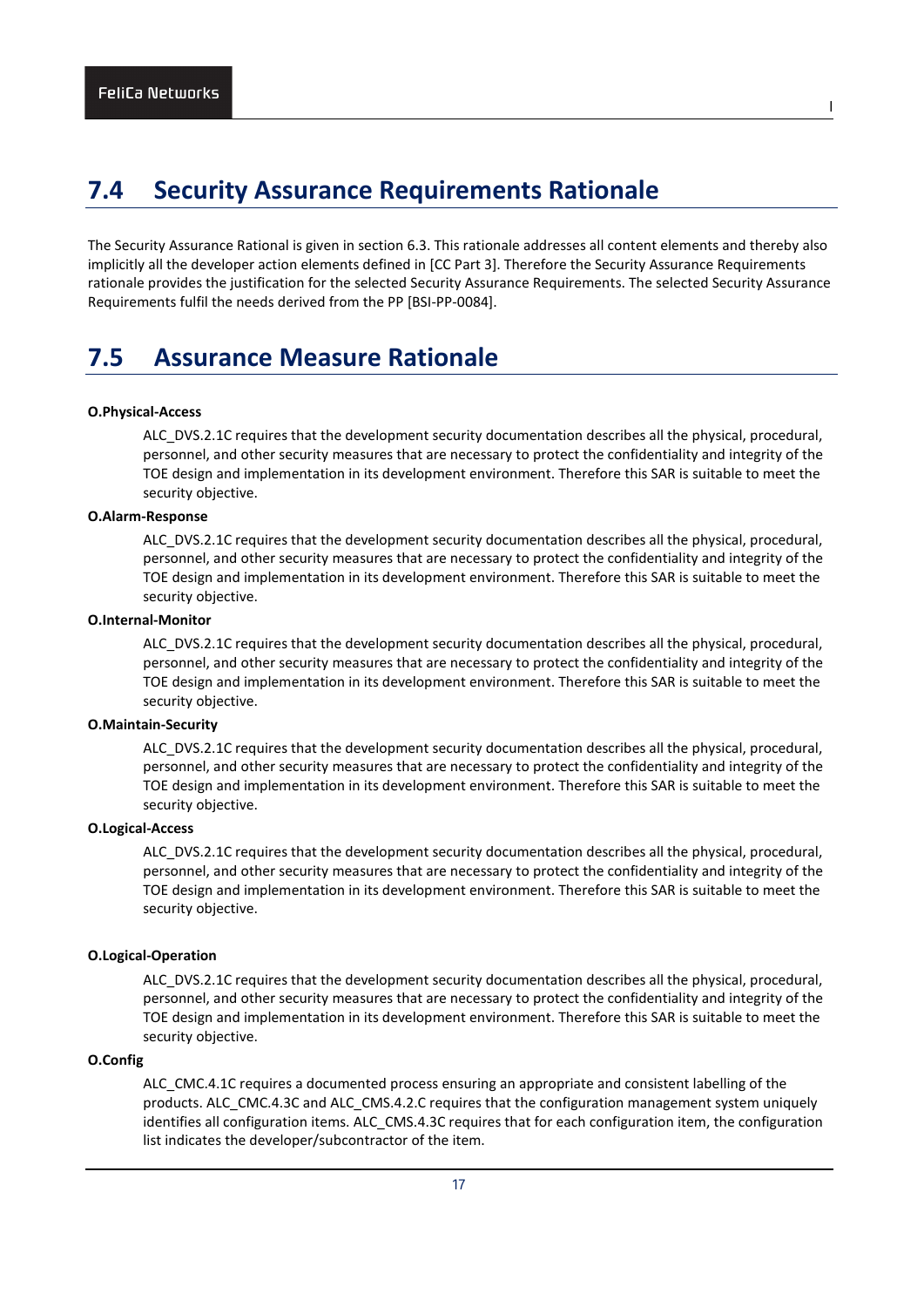ALC\_CMC.4.4C requires that the configuration management system provides automated measures such that only authorized changes are made to the configuration items. ALC\_CMC.4.5C requires that the configuration management system supports the production of the product by automated means. ALC\_CMC.4.9C requires that the evidence demonstrates that all configuration items are being maintained under the configuration management system. ALC\_CMC.5.16C requires that the evidence demonstrates that all configuration items have been and are being maintained under the configuration management system. All SARs define required properties of the configuration management system. Therefore these SARs are suitable to meet the security objective.

## **O.Staff-Engagement**

ALC\_DVS.2.1C requires that the development security documentation describes all the physical, procedural, personnel, and other security measures that are necessary to protect the confidentiality and integrity of the TOE design and implementation in its development environment. Therefore this SAR is suitable to meet the security objective.

#### **O.Internal-Shipment**

ALC\_DVS.2.1C requires that the development security documentation describes all the physical, procedural, personnel, and other security measures that are necessary to protect the confidentiality and integrity of the TOE design and implementation in its development environment. Therefore this SAR is suitable to meet the security objective.

## **O.External-Delivery**

ALC DEL.1.1C requires that the delivery documentation describes all procedures that are necessary to maintain security when distributing versions of the TOE to the customer. Therefore this SAR is suitable to meet the security objective.

## **O.Transfer-Data**

ALC DEL.1.1C requires that the delivery documentation describes all procedures that are necessary to maintain security when distributing versions of the TOE to the customer. Therefore this SAR is suitable to meet the security objective.

ALC\_DVS.2.1C requires that the development security documentation describes all the physical, procedural, personnel, and other security measures that are necessary to protect the confidentiality and integrity of the TOE design and implementation in its development environment. Therefore this SAR is suitable to meet the security objective.

## **O.Control-Scrap**

ALC\_DVS.2.1C requires that the development security documentation describes all the physical, procedural, personnel, and other security measures that are necessary to protect the confidentiality and integrity of the TOE design and implementation in its development environment. Therefore this SAR is suitable to meet the security objective.

## **O.LifeCycle\_Doc**

ALC\_CMC.4.2C requires that the CM documentation describes the method used to uniquely identify the configuration items. ALC\_CMC.4.6C requires that the CM documentation includes a configuration management plan. ALC\_CMC.4.7C requires that the configuration management plan describes how the configuration management system is used for the development of the TOE. ALC\_CMC.4.8C requires that the configuration management plan describe the procedures used to accept modified or newly created configuration items as part of the TOE. ALC\_CMC.4.9C requires that the evidence demonstrates that all configuration items are being maintained under the configuration management system. ALC\_CMC.4.10C requires that the evidence demonstrates that all configuration items have been and are being maintained under the configuration management system.

ALC CMS.4.1C requires that the CL includes the following: the TOE itself; the evaluation evidence required by the SARs in the ST; the parts that comprise the TOE; the implementation representation; security flaws; and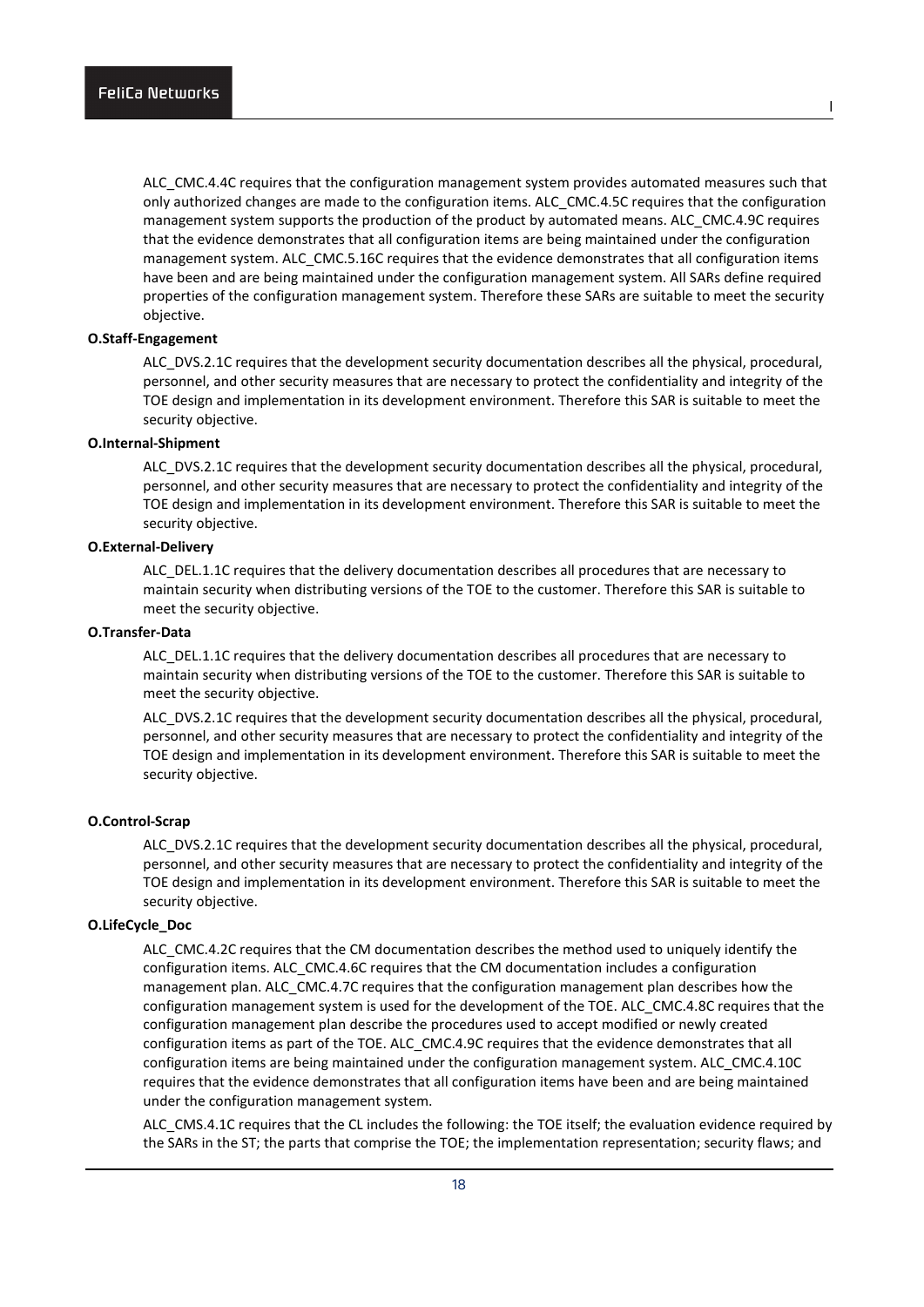development tools and related information. The CM documentation shall include a configuration management plan.

ALC\_DVS.2.2C requires that the development security documentation justifies that the security measures provide the necessary level of protection to maintain the confidentiality and integrity of the TOE.

ALC\_LCD.1.1C requires that the life-cycle definition documentation describes the model used to develop and maintain the TOE. ALC\_LCD.1.2C requires that the life-cycle model provides for the necessary control over the development and maintenance of the TOE.

ALC\_TAT.1.1C requires that each development tool used for implementation is well-defined. ALC\_TAT.1.2C requires that the documentation of each development tool unambiguously defines the meaning of all statements as well as all conventions and directives used in the implementation. ALC\_TAT.1.3C requires that the documentation of each development tool unambiguously defines the meaning of all implementationdependent options.

All SARs require dedicated content of the CM documentation and the configuration list, properties of the configuration management system, content of the development security documentation, of the life-cycle documentation and of the used development tools. Therefore these SARs are suitable to meet the security objective.

# <span id="page-21-0"></span>**7.6 Mapping of the Evaluation Documentation**

The scope of the evaluation according to the assurance class ALC comprises the processing and handling of security products and the complete documentation of the site provided for the evaluation. The specifications and descriptions provided by the client are not part of the configuration management at GCO Operation site.

The mapping between the internal site documentation and the Security Assurance Requirements is described by the following tables.

| <b>SAR</b>                                                      | <b>References</b>                        |
|-----------------------------------------------------------------|------------------------------------------|
| ALC CMC.4.1C: The TOE shall be                                  | CMP01-E01-20                             |
| labelled with its unique reference.                             | <b>Configuration Management Plan</b>     |
|                                                                 | CML01-E01-20                             |
|                                                                 | Configuration List of GCO Operation Site |
| ALC CMC.4.2C: The CM documentation                              | CMP01-E01-20                             |
| shall describe the method used to                               | <b>Configuration Management Plan</b>     |
| uniquely identify the configuration<br>items.                   | CML01-E01-20                             |
|                                                                 | Configuration List of GCO Operation Site |
| ALC CMC.4.3C: The CM system shall                               | CMP01-F01-20                             |
| uniquely identify all configuration items.                      | <b>Configuration Management Plan</b>     |
|                                                                 | CMI 01-F01-20                            |
|                                                                 | Configuration List of GCO Operation Site |
| ALC_CMC.4.4C: The CM system shall                               | CMP01-F01-20                             |
| provide automated measures such that                            | <b>Configuration Management Plan</b>     |
| only authorised changes are made to<br>the configuration items. | CML01-E01-20                             |
|                                                                 | Configuration List of GCO Operation Site |

#### **Table 10: Mapping for ALC\_CMC.4**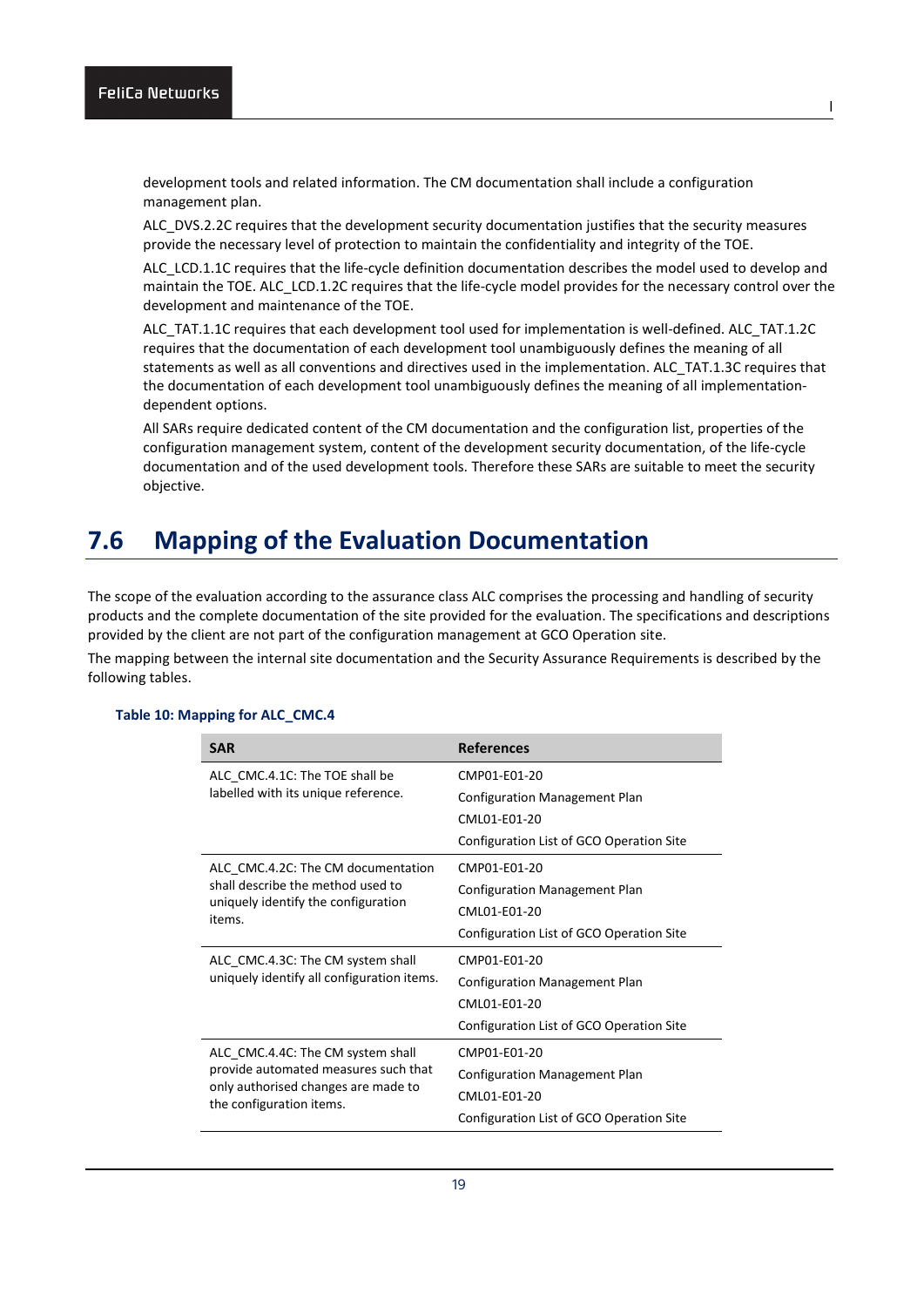| <b>SAR</b>                                                                                                                  | <b>References</b>                        |
|-----------------------------------------------------------------------------------------------------------------------------|------------------------------------------|
| ALC CMC.4.5C: The CM system shall<br>support the production of the TOE by                                                   | CMP01-E01-20                             |
|                                                                                                                             | <b>Configuration Management Plan</b>     |
| automated means.                                                                                                            | CML01-E01-20                             |
|                                                                                                                             | Configuration List of GCO Operation Site |
| ALC CMC.4.6C: The CM documentation                                                                                          | CMP01-E01-20                             |
| shall include a CM plan.                                                                                                    | <b>Configuration Management Plan</b>     |
|                                                                                                                             | CML01-E01-20                             |
|                                                                                                                             | Configuration List of GCO Operation Site |
| ALC CMC.4.7C: The CM plan shall                                                                                             | CMP01-E01-20                             |
| describe how the CM system is used for                                                                                      | <b>Configuration Management Plan</b>     |
| the development of the TOE.                                                                                                 | CML01-E01-20                             |
|                                                                                                                             | Configuration List of GCO Operation Site |
| ALC CMC.4.8C: The CM plan shall                                                                                             | CMP01-E01-20                             |
| describe the procedures used to accept                                                                                      | <b>Configuration Management Plan</b>     |
| modified or newly created configuration<br>items as part of the TOE.                                                        | CMI 01-F01-20                            |
|                                                                                                                             | Configuration List of GCO Operation Site |
| ALC CMC.4.9C: The evidence shall                                                                                            | CMP01-F01-20                             |
| demonstrate that all configuration items<br>are being maintained under the CM<br>system.                                    | <b>Configuration Management Plan</b>     |
|                                                                                                                             | CML01-E01-20                             |
|                                                                                                                             | Configuration List of GCO Operation Site |
| ALC CMC.4.10C: The evidence shall<br>demonstrate that the CM system is<br>being operated in accordance with the<br>CM plan. | CMP01-F01-20                             |
|                                                                                                                             | <b>Configuration Management Plan</b>     |
|                                                                                                                             | CML01-E01-20                             |
|                                                                                                                             | Configuration List of GCO Operation Site |

 $\blacksquare$ 

## **Table 11: Mapping for ALC\_CMS.4**

| <b>SAR</b>                                                                                                                                                                                                                                                             | <b>References</b>                                                                                                |
|------------------------------------------------------------------------------------------------------------------------------------------------------------------------------------------------------------------------------------------------------------------------|------------------------------------------------------------------------------------------------------------------|
| ALC CMS.4.1C: The configuration list<br>shall include the following: the TOE<br>itself; the evaluation evidence required<br>by the SARs; the parts that comprise the<br>TOE; the implementation<br>representation; and security flaw<br>reports and resolution status. | CMP01-E01-20<br><b>Configuration Management Plan</b><br>CML01-E01-20<br>Configuration List of GCO Operation Site |
| ALC CMS.4.2C: The configuration list<br>shall uniquely identify the configuration<br>items.                                                                                                                                                                            | CMP01-E01-20<br>Configuration Management Plan<br>CML01-E01-20<br>Configuration List of GCO Operation Site        |
| ALC CMS.4.3C: For each TSF relevant<br>configuration item, the configuration list<br>shall indicate the developer of the item.                                                                                                                                         | CMP01-E01-20<br><b>Configuration Management Plan</b><br>CML01-E01-20<br>Configuration List of GCO Operation Site |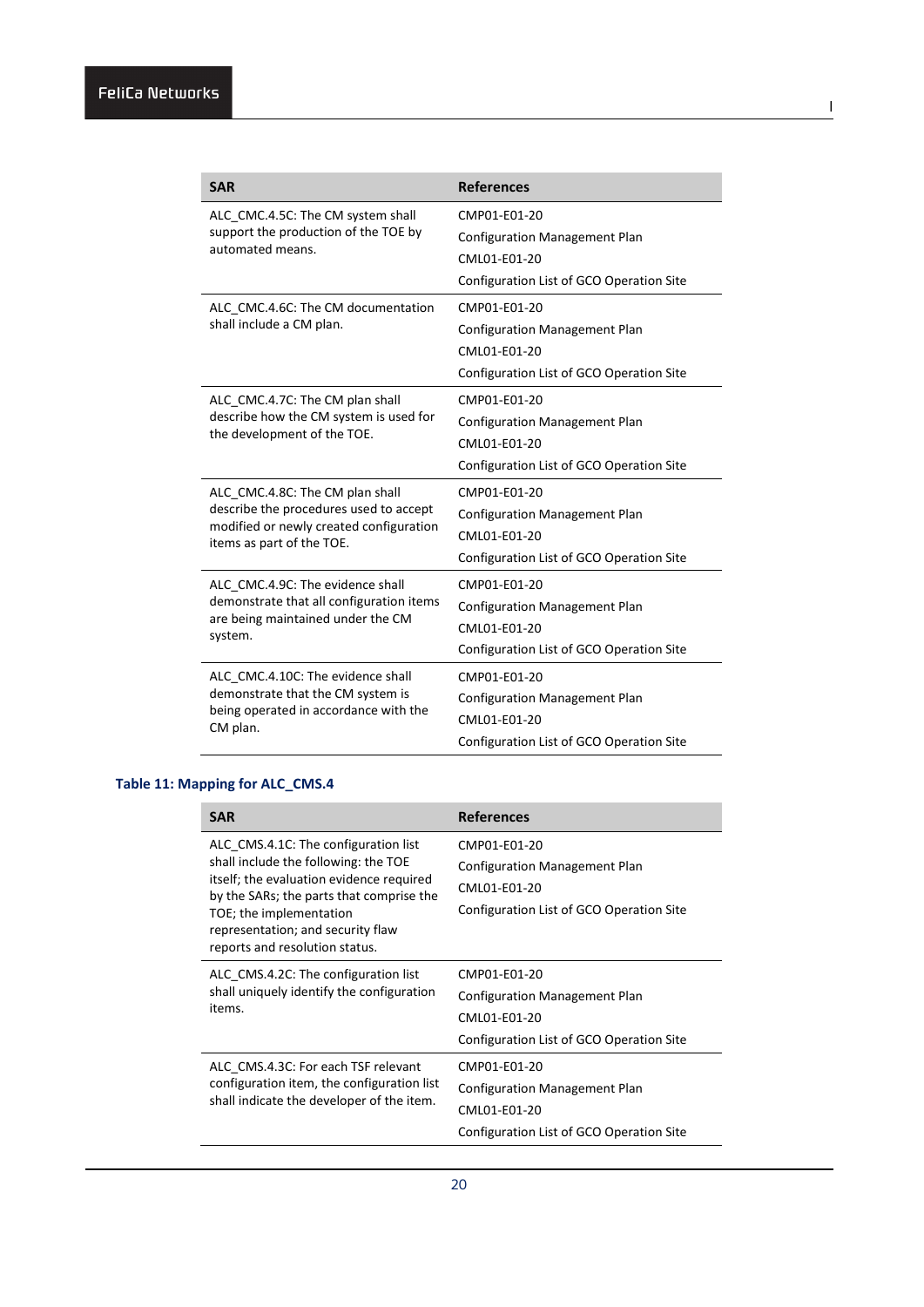## **Table 12: Mapping for ALC\_DEL.1**

| <b>SAR</b>                                                                                                                                                                        | <b>References</b>              |
|-----------------------------------------------------------------------------------------------------------------------------------------------------------------------------------|--------------------------------|
| ALC DEL.1.1C: The delivery<br>documentation shall describe all<br>procedures that are necessary to<br>maintain security when distributing<br>versions of the TOE to the consumer. | DEL01-E01-10<br>Delivery Rules |

l

## **Table 13: Mapping for ALC\_DVS.2**

| <b>SAR</b>                                                                                                                                                                                                                                                                                         | <b>References</b>                                                                         |  |
|----------------------------------------------------------------------------------------------------------------------------------------------------------------------------------------------------------------------------------------------------------------------------------------------------|-------------------------------------------------------------------------------------------|--|
| ALC DVS.2.1C: The development<br>security documentation shall describe all<br>the physical, procedural, personnel, and<br>other security measures that are<br>necessary to protect the confidentiality<br>and integrity of the TOE design and<br>implementation in its development<br>environment. | DVS01-E01-40<br>Development Security                                                      |  |
| ALC DVS.2.2C: The development<br>security documentation shall justify that<br>the security measures provide the<br>necessary level of protection to<br>maintain the confidentiality and<br>integrity of the TOE.                                                                                   | <b>MSSR-E01-00</b><br>Minimum Site Security Requirements Matrix<br>for GCO Operation Site |  |

## **Table 14: Mapping for ALC\_LCD.1**

| <b>SAR</b>                                                                                                                           | <b>References</b>                |
|--------------------------------------------------------------------------------------------------------------------------------------|----------------------------------|
| ALC LCD.1.1C: The life-cycle definition<br>documentation shall describe the model<br>used to develop and maintain the TOE.           | LCD01-E01-10<br>Life Cycle Model |
| ALC LCD.1.2C: The life-cycle model shall<br>provide for the necessary control over<br>the development and maintenance of<br>the TOE. | LCD01-E01-10<br>Life Cycle Model |

## **Table 15: Mapping for ALC\_TAT.1**

| <b>SAR</b>                                                                                                                                                                                              | <b>References</b>                            |
|---------------------------------------------------------------------------------------------------------------------------------------------------------------------------------------------------------|----------------------------------------------|
| ALC TAT.1.1C: Each development tool<br>used for implementation shall be well-<br>defined.                                                                                                               | TAT01-E01-00<br>Development Tool Definitions |
| ALC TAT.1.2.C: The documentation of<br>each development tool shall<br>unambiguously define the meaning of all<br>statements as well as all conventions<br>and directives used in the<br>implementation. | TAT01-E01-00<br>Development Tool Definitions |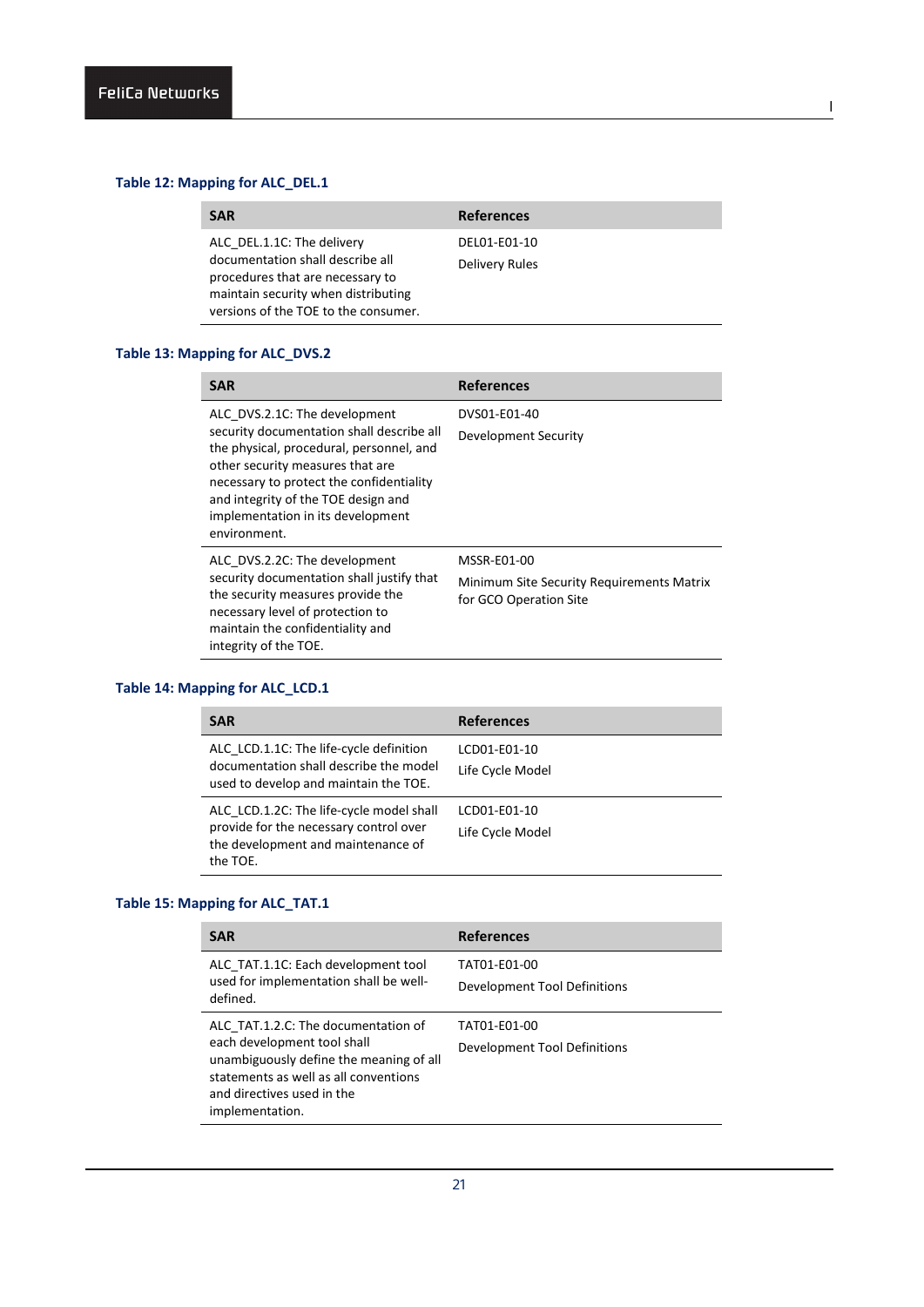## **SAR References** TAT01-E01-00

ALC\_TAT.1.3C: The documentation of each development tool shall unambiguously define the meaning of all implementation-dependent options.

Development Tool Definitions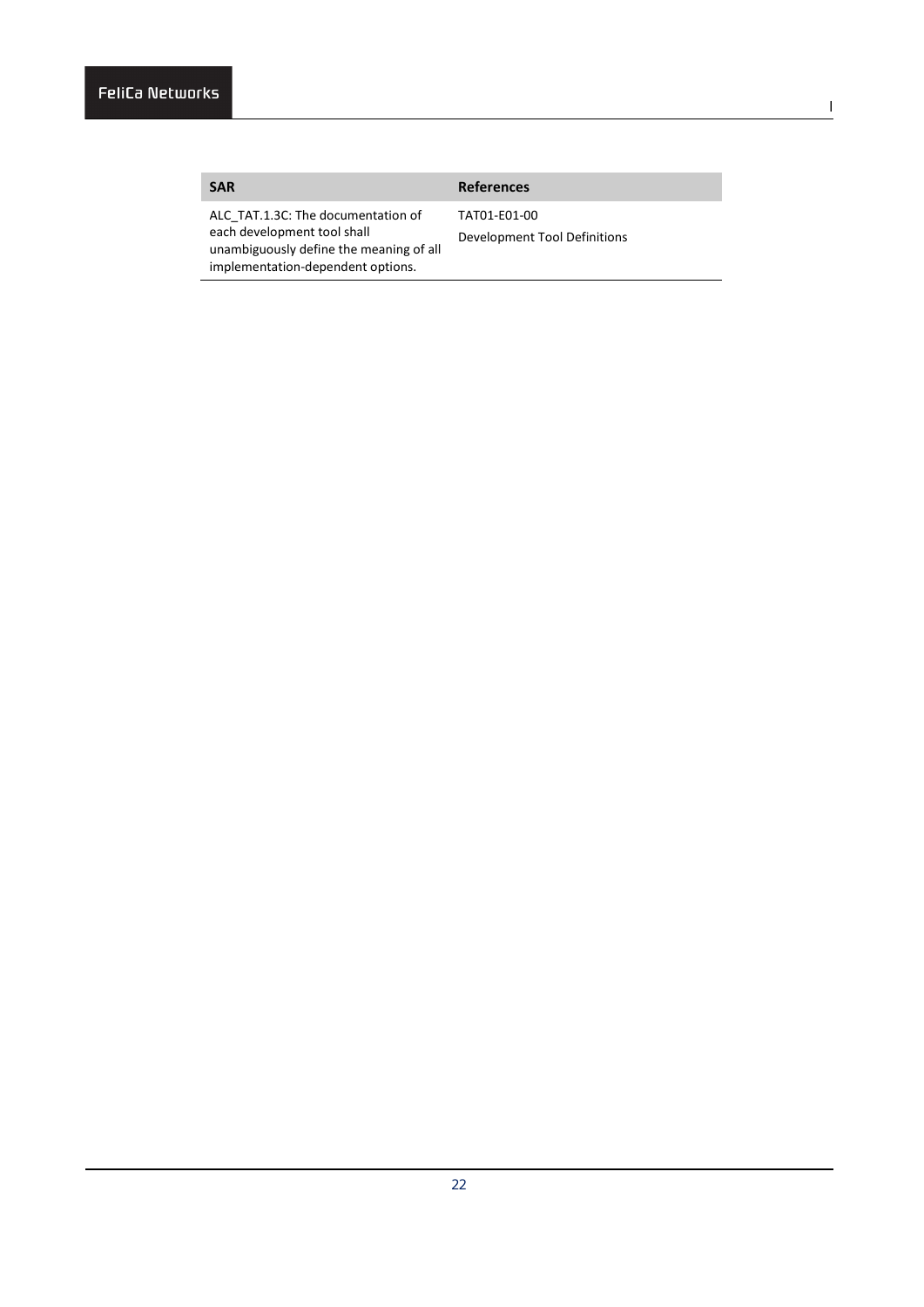# <span id="page-25-0"></span>**8 Terms & References**

# <span id="page-25-1"></span>**8.1 Terms and definitions**

The following list defines the product-specific terms used in this document:

**Client**

The term "client" is used in this SST to denote the platform developers or IC vendors.

**Customer**

.

The term "customer" is used in this SST to denote the customer of the IC vendors, which the finished and functionally tested ICs are delivered to and the entity responsible for personalisation of the TOE.

l

# <span id="page-25-2"></span>**8.2 Bibliography**

| [BSI-PP-0084]      | EUROSMART, "Security IC Platform Protection Profile with Augmentation Packages, Version 1.0",<br>January 2014                                                      |  |
|--------------------|--------------------------------------------------------------------------------------------------------------------------------------------------------------------|--|
| [CC Part 1]        | Common Criteria, "Common Criteria for Information Technology Security Evaluations, Part 1:<br>Introduction and general model; Version 3.1, Revision 5", April 2017 |  |
| [CC Part 3]        | Common Criteria, "Common Criteria for Information Technology Security Evaluations, Part 3:<br>Security assurance components; Version 3.1, Revision 5", April 2017  |  |
| [CC CEM]           | Common Criteria, "Common Methodology for Information Technology, Evaluation methodology;<br>Version 3.1, Revision 5", April 2017                                   |  |
| [CCDB-2007-11-001] | Common Criteria, "Supporting Document Guidance, Site Certification; Version 1.0 Revision<br>1", October 2007                                                       |  |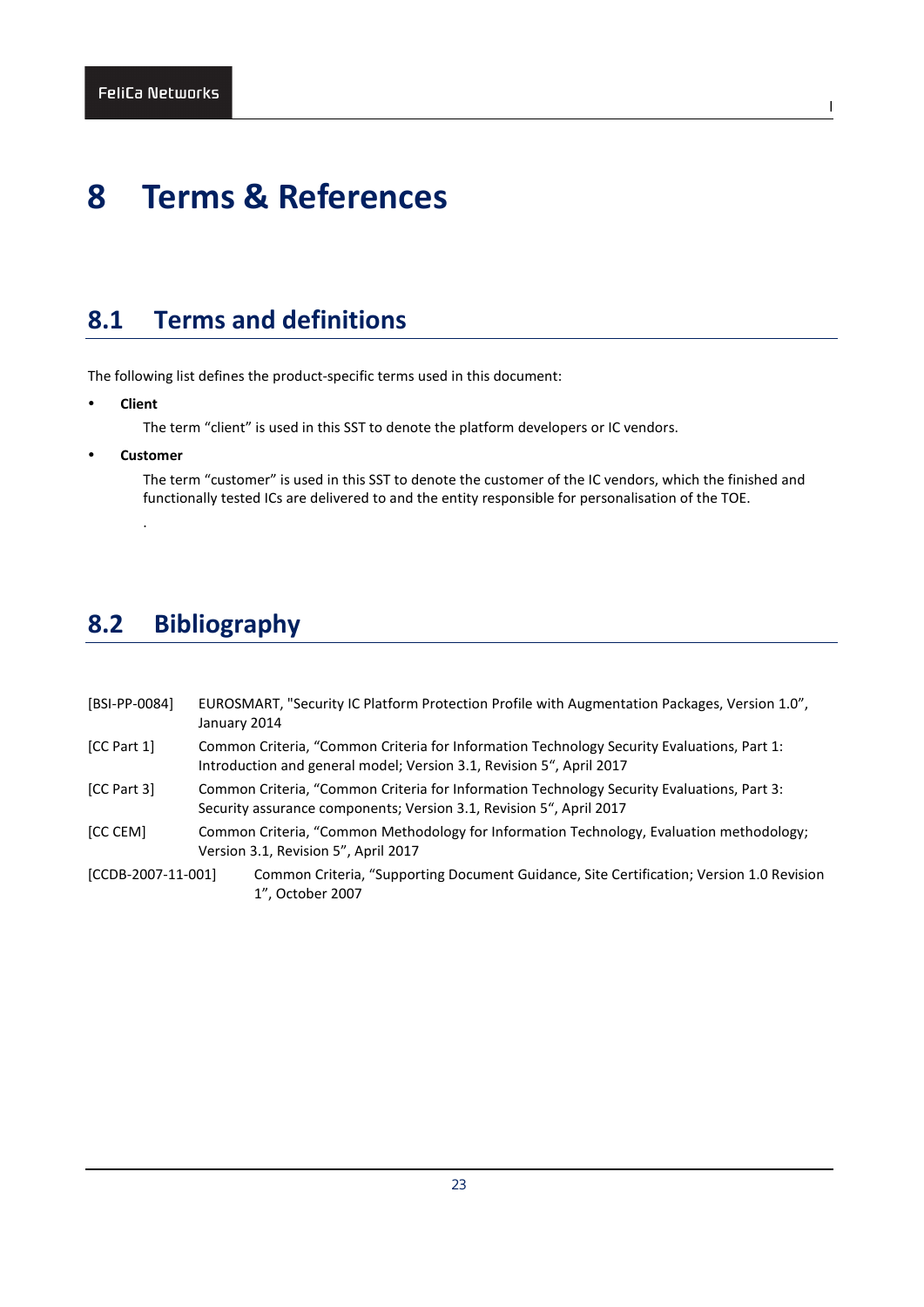# <span id="page-26-0"></span>**9 Change History**

| Version | Date               | <b>Note</b>                                                                                                                            |
|---------|--------------------|----------------------------------------------------------------------------------------------------------------------------------------|
| 0.10    | September 20, 2017 | <b>First Release</b>                                                                                                                   |
| 0.20    | September 29, 2017 | Revised Chapter1, 7 and section 6.3.                                                                                                   |
| 0.30    | October 6, 2017    | Add description to section 1.2.<br>Add rationales in the section 4.2.<br>Add section 3.4 Assumption and add description to section 7.1 |
| 0.40    | October 20, 2017   | Revised section 1.2, 2.3<br>Add Chapter 8 References                                                                                   |
| 0.50    | November 13, 2017  | Revised section 4.1 to add two security objectives, and revised the<br>related contents to them.                                       |
| 0.60    | January 29, 2018   | Add section 7.6                                                                                                                        |
| 0.70    | February 16, 2018  | Revised section 1.1 and 1.2 to extend the physical scope.                                                                              |
| 1.00    | March 16, 2018     | Revised section 7.6 to update the document version                                                                                     |
| 1.10    | December 6, 2019   | 7.6 Reference documentations are updaed.                                                                                               |
|         |                    |                                                                                                                                        |

l